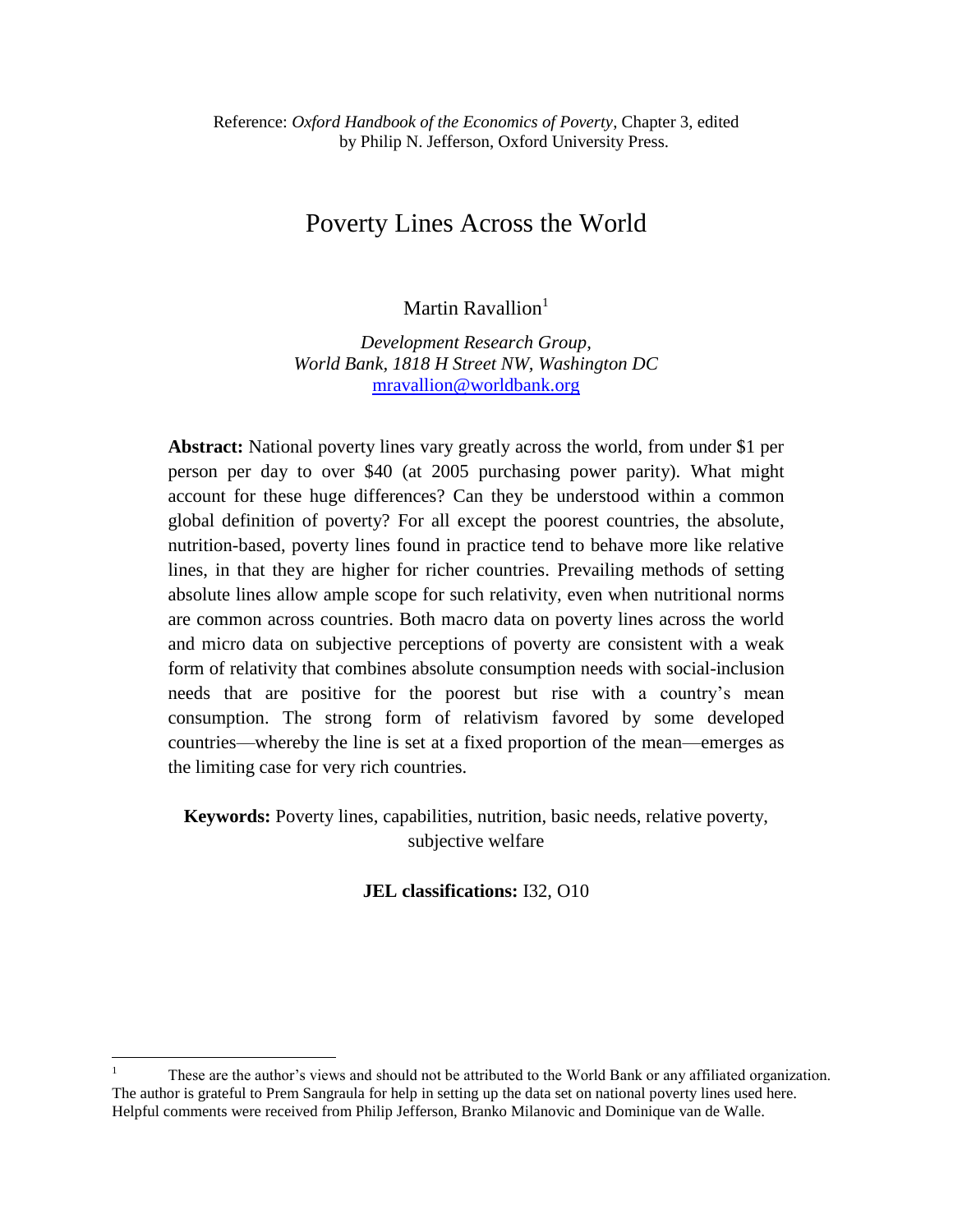*"Our dream is a world free of poverty."* (Motto of the World Bank) *"The poor you will always have with you."* (The Bible, Matthew 26:11)

# **1. Introduction**

 $\overline{a}$ 

People coming from different backgrounds define "poverty" differently even when in each individual's eyes it is unmistakable in reality. This chapter aims to describe the range of poverty lines found across the world, to review the methods used to set those lines, and to provide a common framework for interpreting the differences.

Standard measures of poverty combine a monetary measure of household "economic welfare" with a poverty line in the same space; all those people, and only those people, for whom the welfare measure is below that line are deemed to be "poor." The most widely used measures of economic welfare are current income and expenditure on consumption, both of which are derived from sample surveys of households. Consumption is more commonly used in developing countries where income is often harder to measure, and probably a less reliable welfare indicator, given a degree of (predictable) income variability over time, notably (but not only) from agriculture.<sup>2</sup> In the compilation of national poverty lines for developing countries provided by Ravallion, Chen and Sangraula (2009), consumption was used as the welfare indicator in the poorest half of countries ranked by consumption per capita, with income-based measures only emerging above the median. Income is typically the preferred indicator in OECD countries.

The poverty line is probably the more important reason in practice why definitions of poverty vary. Figure 1 gives the densities of both national poverty lines and private consumption per capita for 95 countries (developed and developing). These are either official national poverty lines or (when these could not be found) they are the lines set by Eurostat and the World Bank.<sup>3</sup> Both the poverty lines and consumption are converted to \$US's using purchasing power parity (PPP) exchange rates.<sup>4</sup> The range of poverty lines in Figure 1 is huge, from \$0.62 to \$43 per day,

<sup>2</sup> It has also been argued that consumption is the more relevant indicator for developed countries; see Slesnick (1993) and the Meyer and Sullivan chapter in this Handbook on measuring poverty in the US.

<sup>3</sup> One can question whether the Eurostat lines are national lines, but this is less of a concern for the World Bank's national lines. These are from the latest available country-specific "Poverty Assessments" (PA), which are official Bank documents. The process of producing a PA entails (often extensive) consultation with the government of that country, including discussion about the most appropriate poverty line.

<sup>4</sup> I have used the PPP exchange rates for consumption from World Bank (2008). All poverty lines are for specific years (often tied to specific survey dates) and consumption data are for that year or as close as possible; both poverty lines and consumption were then converted to 2005 prices using the country's consumer price index, and then converted to PPP \$'s using the 2005 PPP for consumption.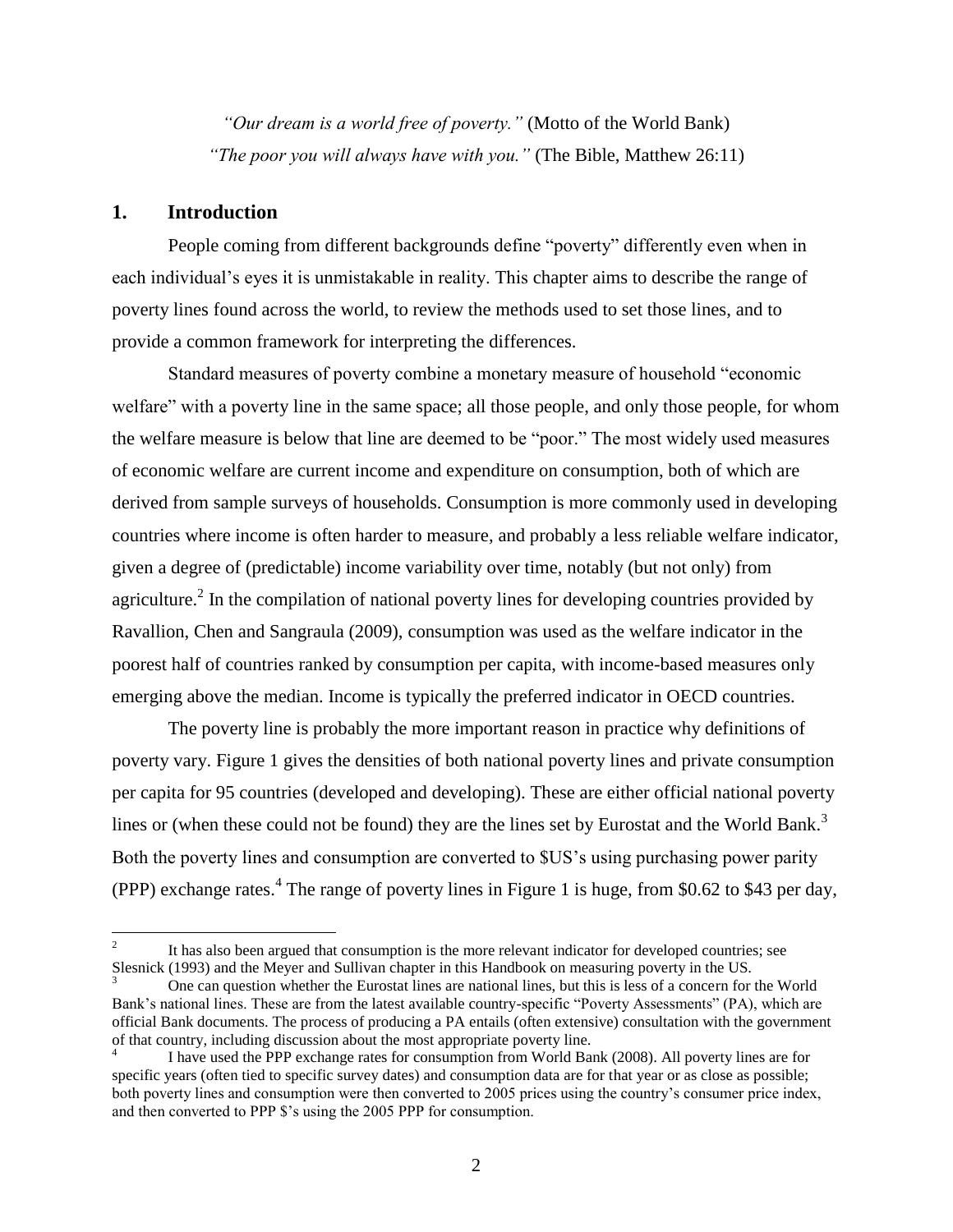though there is a pronounced lower mode of about \$2 a day (and a less pronounced upper mode just under \$30 a day). Even so, mean consumption is more dispersed (with a range from \$1.03 to \$93.85 a day). In Figure 2(a) the poverty lines are plotted against log consumption per capita. Comparing expected values conditional on mean consumption (as estimated by the nonparametric regression in Figure 2(a)), the range is from \$1.25 to \$30 per day. The mean line for the poorest 15 countries in terms of consumption per capita is \$1.25 while the mean for the richest 15 is \$25 a day. One sees that national lines rise with mean consumption, which can be called their relativist gradient, though the relationship is clearly quite flat at low per capita consumption levels.

One might be tempted to conclude from these data that there is no imaginable common definition of what "poverty" means across the world. Before jumping to that conclusion we need to look more closely at how different countries go about setting their poverty lines and what bearing the differences have on Figure 1. An important distinction is between absolute and relative lines. Absolute lines aim to measure the cost of certain "basic needs," which are often interpreted as physiological minima for human survival; nutritional requirements for good health and normal activity levels are widely used to anchor absolute lines. The monetary lines are intended to have constant "real value" (after deflating by a price index). By contrast, relative lines do not claim to represent physiological minima and are instead (typically) set at a constant proportion of current average (mean or median) income or consumption. Absolute lines are common in developing countries while relative lines tend to dominate in developed countries.

The strengths and weaknesses of the absolute versus relative approaches to setting poverty lines have been much debated. The position one takes in that debate carries weight for how one thinks about economic development. Absolute poverty can probably be eliminated with sufficient economic growth, which is a key element of the World Bank's strategy for attaining its "dream of a world free of poverty." Outcomes for relative poverty depend more on how income distribution changes; indeed, it is sometimes argued that relative poverty will always be with us and one often hears the Biblical quote above in defense of that view.<sup>5</sup> Given that developed countries use relative lines, the gradient in Figure 2(a) is no surprise. Yet we also see a marked

 $\overline{a}$ 

<sup>5</sup> This is questionable, both as a theoretical proposition—for it is possible to have a distribution of income in which no one lives below (say) half the mean—and as an interpretation of Christian scriptures; the quote at the beginning of this chapter is ascribed to Jesus of Nazareth by the gospels, and the context does not suggest that he was making a claim about poverty being an unsolvable problem; see, for example, Myers (2003).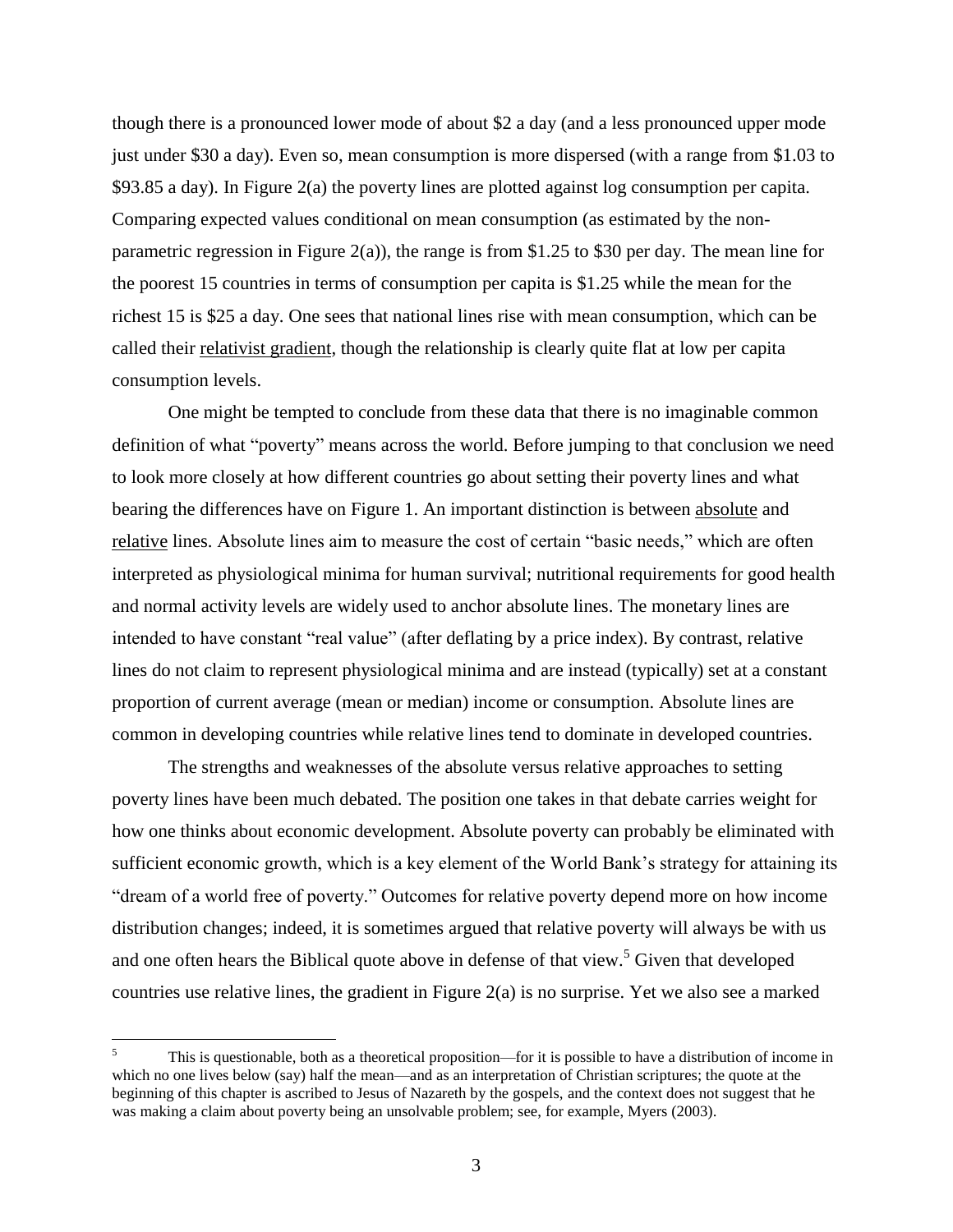relativist gradient in the absolute lines of developing countries, for all except the poorest countries; see Figure 2(b), which gives the scatter plot for the 75 developing countries only.

The following discussion will return to the question of why we see the range of lines in Figure 1, and how one might interpret their relativist gradient in Figure 2 using a global definition of poverty. After laying out the theoretical definitions of a poverty line (section 2), the chapter reviews approaches to setting absolute lines (section 3), relative lines (section 4), and lines that are based on how survey respondents define poverty (section 5). Section 6 concludes.

# **2. Drawing the line in theory**

A poverty line can be defined as the money an individual needs to achieve the minimum level of "welfare" to not be deemed "poor." But what concept of welfare should anchor the poverty line? For most economists the answer is a utility function defined on "own consumption." Then poverty lines can be readily interpreted within the economic theory of true cost-of-living indices.<sup>6</sup> After outlining this approach, the following discussion extends it to embrace relative deprivation and multiple functionings relevant to welfare.

## *A benchmark definition of the poverty line*

Consider individual  $i$  with characteristics  $x_i$ . The inter-personally comparable utility function is  $u(q_i, x_i)$  where the quantity vector  $q_i$  is utility maximizing, giving demand functions  $q(p_i, y_i, x_i)$  at price vector  $p_i$  (which may be constant across all *i*, depending on the application) and total expenditure on consumption  $y_i$ . The corresponding utility maximum is  $v(p_i, y_i, x_i)$  (the indirect utility function). The consumer's expenditure function is  $e(p_i, x_i, u)$ , which is the minimum cost of utility *u* for person *i* when facing prices  $p_i$ .

The minimum utility that is deemed necessary to escape poverty is denoted  $u<sub>z</sub>$ . In the benchmark model, this is taken to be constant, i.e., poverty is absolute in the utility space. The utility-consistent poverty lines are given by:

$$
z_i^u = e(p_i, x_i, u_z) \text{ for all } i = 1...n
$$
 (1)

This is the solution to:

 $\overline{a}$ 

The theory of true cost-of-living indices was originally due to Konüs (1939). For more recent treatments see Deaton and Muellbauer (1980, Chapter 7) and Diewert (2008). Blackorby and Donaldson (1987) define a poverty line as a point on the consumer's expenditure function at the poverty level of utility.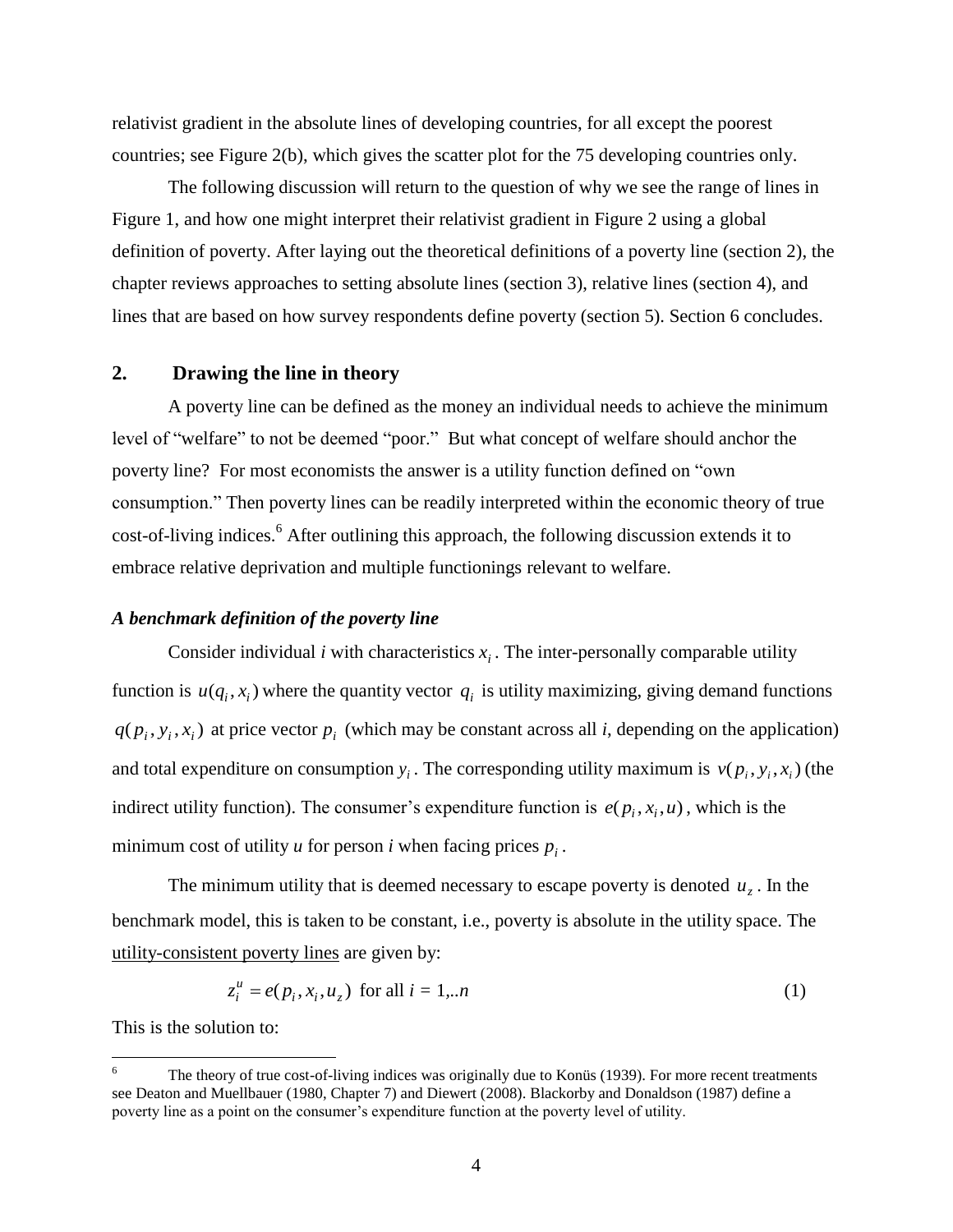$$
u_z = v(p_i, z_i^u, x_i) \tag{2}
$$

On exploiting the standard properties of the expenditure function, the poverty line can also be written as:

$$
z_i^u = p_i q(p_i, x_i, u_z) \tag{3}
$$

Thus we see that the poverty line is the cost of a bundle of goods.<sup>7</sup> But it is very specific bundle, namely the vector of utility-compensated demands,  $q(p_i, x_i, u_z)$ , at the reference level of utility used to define who is poor in the welfare space. This bundle can be interpreted as "basic consumption needs." For a given household type (captured by *x*), the bundle should only vary with relative prices, consistent with attaining the poverty level of welfare.

The measure of aggregate poverty can then be defined as an appropriate function of the vector of welfare ratios,  $\{y_i / z_i^u\}$  $y_i / z_i^u$ , *i*=1,..*n*}.<sup>8</sup> For example, the headcount index of poverty is the proportion of the population with  $y_i / z_i^u \leq 1$  $y_i / z_i^u \leq 1.^9$ 

## *Extensions to the benchmark model*

 $\overline{a}$ 

How might we extend this benchmark definition to allow for a relative poverty line, which is an increasing function of mean income? While one might conjecture that  $u<sub>z</sub>$  varies with the mean—such that richer countries use a higher reference utility level in deciding who is poor—this does not get us very far, as it simply transfers the question form one space to another. We can, however, rationalize relative lines even if there is a common reference utility level for defining poverty in the welfare space. If people derive utility from relative position then an absolute poverty line in the space of welfare will translate into a relative line in the space of commodities.

To see this more formally, suppose that utility depends (positively) on both "own income" and income relative to others in some reference group, reflecting "relative deprivation." In other words, the indirect utility function takes the form  $v(p_i, y_i, y_i / \bar{y}_i, x_i)$  where  $\bar{y}_i$  is the

When normalized by its value at reference prices for some date and/or location, *r*, one obtains a true costof-living index,  $z_i^u$  /e( $p_r$ , $x_i$ , $u_z$ ). The way the poverty lines vary with *x* gives the equivalence scales, which normalize for differences in household size and composition.

The term "welfare ratios" is due to Blackorby and Donaldson (1987) who discuss the advantages of this welfare metric over money-metric utility or "equivalent income functions."

<sup>9</sup> A well-known problem with this measure is that it ignores distribution below the line; for example, if the poorest person becomes worse off or an inequality-increasing transfer is made amongst the poor then the headcount index is unchanged. There is a large literature on alternative measures; for a survey see Zheng (1997).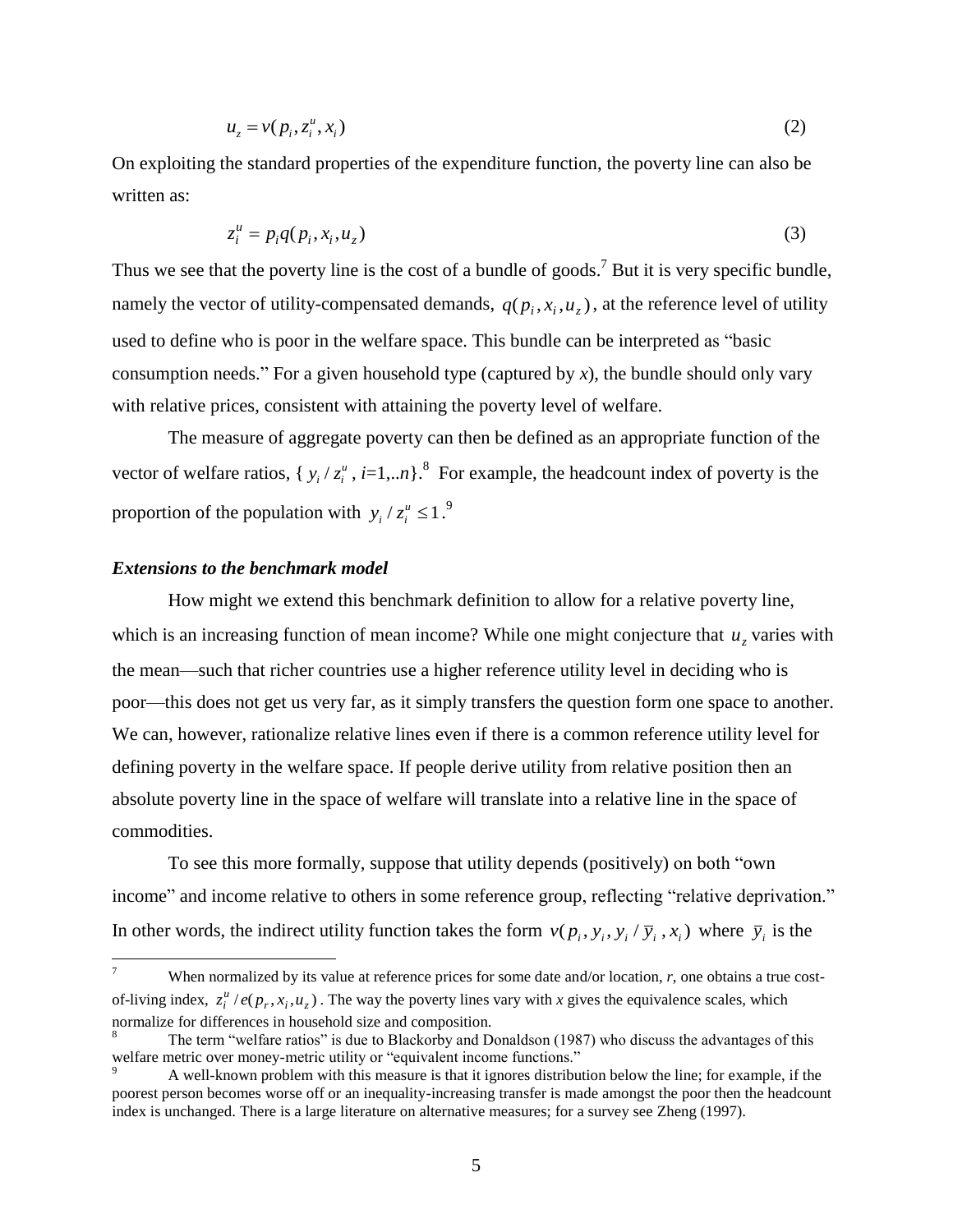mean consumption expenditure of *i*'s reference group. The welfare-consistent poverty line then takes the form:

$$
z_i^u = e(p_i, \overline{y}_i, x_i, u_z) \tag{4}
$$

This is the solution to:

$$
u_z = v(p_i, z_i^u, z_i^u / \bar{y}_i, x_i)
$$
\n
$$
(5)
$$

The poverty line will then be an increasing function of  $\bar{y}_i$  as long as both own income and relative income are valued positively ( $\partial v / \partial y > 0$  and  $\partial v / \partial (y / \bar{y}) > 0$ ). Thus we can rationalize relative lines even if we postulate a common global *uz* . However, it will not be the case that the line is directly proportional to the mean; I return to this point in section 4.

A further extension builds on Sen's (1985) argument that welfare should be thought of in terms of a person's capabilities—the functionings ("beings and doings") that a person is able to achieve. By this view, poverty means not having an income sufficient to support specific normative functionings. For example, following Atkinson and Bourguignon (2001) , one can think of these normative functionings as comprising both "survival needs" and minimum "social inclusion costs" for participating in social and economic activity.

This argument can be interpreted as either a generalization of the benchmark definition or a deeper, structural, form of that definition. By the first interpretation, utility can be viewed as one welfare-relevant functioning—the attainment of personal satisfaction. (This interpretation is found in Sen, 1992, chapter 3.) By the second, one can think of functionings as generators of utility; for example, social inclusion is the "comfort of belonging," as Scitovsky (1978, p.114) puts it. However, one might want to allow for social preferences over functionings that differ from individual valuations.

Here I would like to propose a more general theoretical definition of a poverty line, which encompasses both the benchmark approach and the functionings approach.<sup>10</sup> Let a person's functionings be determined by the goods she consumes and her characteristics, giving the vector of functionings:

$$
f_i = f(q_i, x_i) \tag{6}
$$

where  $f$  is a vector-valued function. Functionings may also vary with the mean consumption of an appropriate reference group. To keep the notation simple we can fold this relativism into the

 $10\,$ The following discussion builds on Ravallion (1998, 2008b).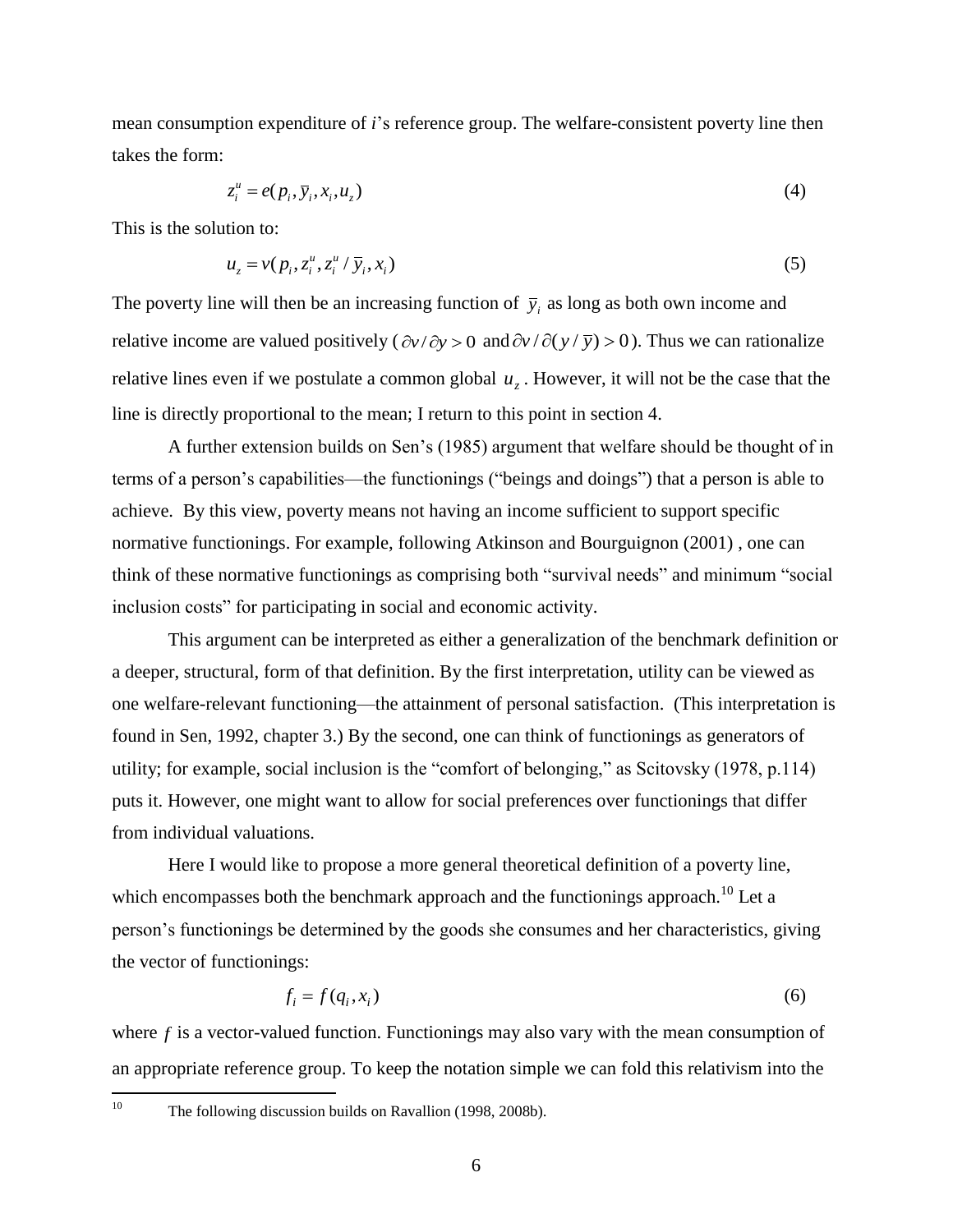definition of *x* in the following discussion. One can further postulate that a person derives utility directly from her functionings, as represented by a primal utility function  $\tilde{u}(f_i)$ . We can then interpret  $u(q_i, x_i)$  as a derived utility function, obtained by substituting (6) into  $\tilde{u}(f_i)$ . Again, individual choices of *qi* maximize utility, representing individual preferences over functionings. Thus one can also postulate solution functions for functionings, which show how they depend on income, prices and characteristics (including mean income of the reference group).

Poverty lines can be anchored to multiple norms. "Functioning consistency" for a set of poverty lines requires that certain normative functionings are reached at the poverty line. Let  $f<sub>z</sub>$ denote the vector of critical functionings needed to be not poor, which are treated as absolute normative judgments, similarly to *uz* . We may or may not want to impose what can be thought of as the strong form of utility consistency:  $\tilde{u}(f_z) = u_z$ . However, it would seem hard to argue against at least the weaker assumption that  $f_z$  includes all functionings that yield utility, i.e., no valued functioning is ignored. I shall call this "weak utility-consistency."

It is reasonable to assume that  $f_z$  is attainable, in that there is at least one bundle  $q_i^c$  such that no functioning is below its critical value:

$$
f_z \le f(q_i^c, x_i) \tag{7}
$$

This yields the functioning-consistent poverty lines:

$$
z_i^c = p_i q_i^c \tag{8}
$$

However, there may well be multiple solutions for  $q_i^c$  and hence  $z_i^c$ *i z* . Two ways of picking a unique line can be identified. The first defines  $z_i^c$  $z_i^c$  as the minimum *y* such that:

$$
f_z \le f_j[q_j(p_{ij}, y, x_{ij}), x_{ij}] \tag{9}
$$

Notice that the functioning that is the last to reach its critical value as *y* rises—presumably the lowest priority—will be decisive in determining  $z_i^c$ *i z* . The second, alternative, approach is to treat attainments as a random variable (that is, with a probability distribution) and take a mean conditional on income and other welfare covariates, possibly including group membership. Then poverty lines are deemed to be functioning consistent if  $f<sub>z</sub>$  is reached in expectation.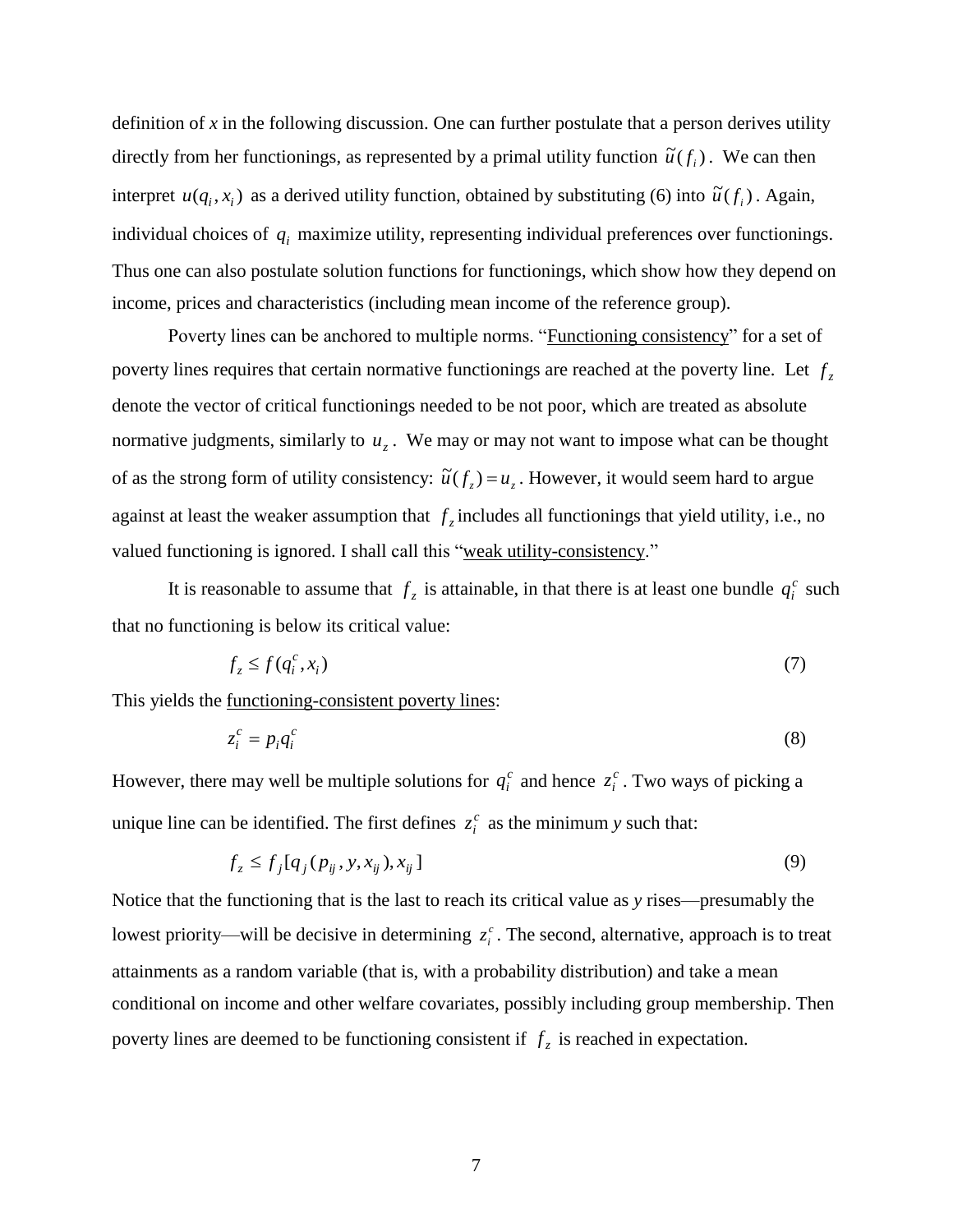#### *Implementation*

Putting these concepts into practice requires that we address two classic problems, often encountered in applied welfare economics. The first can be called the referencing problem: what is the reference level of utility (or other functionings) that anchors the poverty line? (This is an instance of a general problem of reference-dependence, including in welfare measurement.) It is tempting to say this choice is arbitrary, and to hope that it is innocuous. But the choice of the reference is far from arbitrary, and (in general) it affects the resulting poverty measure. This speaks to the importance of testing the sensitivity of poverty comparisons to the choice of reference, as it determines the level of the poverty line. This idea is made explicit and formalized in the use of stochastic dominance criteria for ordinal poverty comparisons; this approach asks whether the qualitative ordering of poverty measures is robust to the choice of poverty lines (within some range) and also to the choice of poverty measures (within a broad class).<sup>11</sup>

The second problem is the identification problem. Even if we agree on the poverty line in the welfare space, we also need to know the expenditure function. Standard practice is to calibrate its parameters from data on consumer demands. The problem is that individuals vary in characteristics, such as their household size and demographic composition, which influence welfare in ways that may not be evident in consumer demand behavior.<sup>12</sup> (This too is a pervasive problem in applied economics, certainly not confined to poverty measurement.)

As we will see in the following sections, the methods found in practice address the referencing and identification problems by expanding the traditional information set used by economists in assessing welfare.

# **3. Nutrition-based absolute poverty lines**

 $\overline{a}$ 

The main methods found in practice in developing countries are the food-energy-intake (FEI) method and the cost-of-basic needs (CBN) method. It is known that these methods can give radically different results even for the same country and date; using data for Indonesia, Ravallion and Bidani (1994) found virtually zero correlation between the geographic poverty profiles (given the poverty rates across geographic areas) produced by these two methods. Since

<sup>&</sup>lt;sup>11</sup> See Atkinson (1987) and Foster and Shorrocks (1988); also see the exposition in Ravallion (1994).

<sup>&</sup>lt;sup>12</sup> If demands  $q(p_i, y_i, x_i)$  can be integrated back to a utility function  $u(q_i, x_i)$  then the same demands also maximize  $w[u(q_i, x_i), x_i]$ . Thus there is no unique utility function that can be inferred from market demands alone. This is a well-understood problem; see Pollak and Wales (1979), Pollak (1991) and Browning (1992).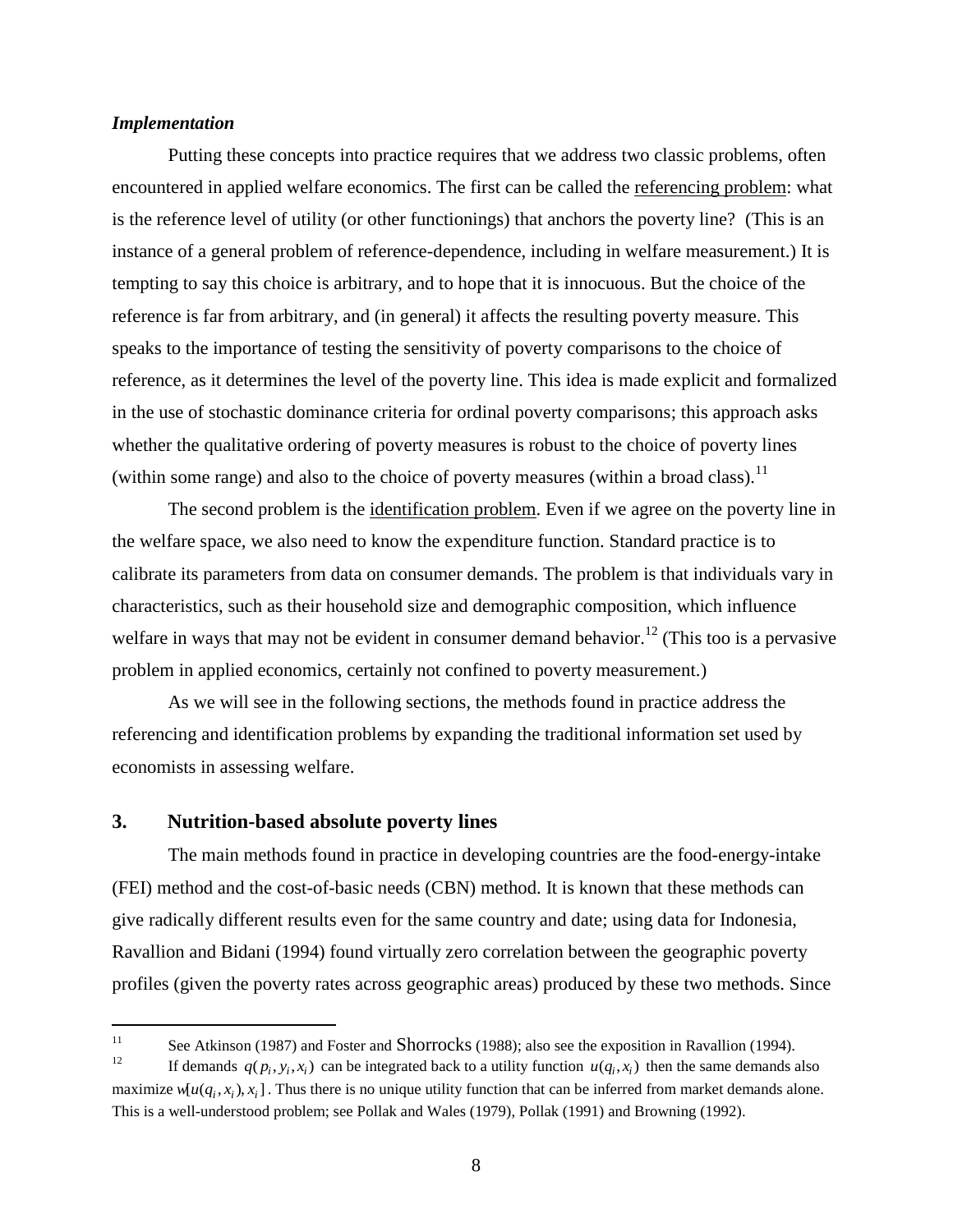policy choices (such as in geographic targeting) could depend critically on which method is used, it is important to probe carefully into the choice.

#### *The food-energy intake method*

The FEI method can be interpreted as a special case of the functioning-based approach described above. The specialization is to focus on just one functioning, namely nutritional status as measured by food-energy intake relative to caloric norms. The method finds the consumption expenditure or income level at which food-energy intake is just sufficient to meet predetermined food-energy requirements for good health and normal activity levels.<sup>13</sup> To deal with the fact that food-energy intakes naturally vary at a given income level, the FEI method typically calculates an expected value of intake at given income (or the regression of food energy intake on income).

To see what this method entails in more formal terms, let *k* denote food-energy (calorie) expenditure, which is distributed across individuals in some known way (as inferred from a sample survey), and let *y* denote income (or total consumption expenditure) while *x* denotes other individual characteristics. The conditional mean is the sample estimate of  $E[k|y, x]$ . By simply inverting this function, one finds the income  $z(x)$  at which a person typically attains the food-energy requirement,  $k_z(x)$ , which can vary with *x*, i.e., the FEI poverty line solves:

$$
E[k|z(x),x] = k_z(x) \tag{10}
$$

This method, or something similar, has been used by (*inter alia*) Dandekar and Rath (1971), Osmani (1982), Greer and Thorbecke (1986), Paul (1989) and a number of governments.

One concern about this method is that the resulting poverty lines need not be consistent in terms of utility or capabilities more generally (Ravallion, 1994; Ravallion and Lokshin, 2006). Consider first how FEI poverty lines respond to differences in relative prices, which can of course differ across the subgroups (such as regions) being compared in the poverty profile and over time. For example, the prices of many non-food goods relative to food are likely to be lower in urban than in rural areas. This will probably mean that the demand for food and (hence) foodenergy intake will be lower in urban than in rural areas, at any given real income. But this does not, of course, mean that urban households are poorer.

The key point is that the relationship between food-energy intake and income will shift according to differences in tastes, activity levels and publicly provided goods. And there is

<sup>13</sup>

A widely used source for caloric requirements is World Health Organization (1985).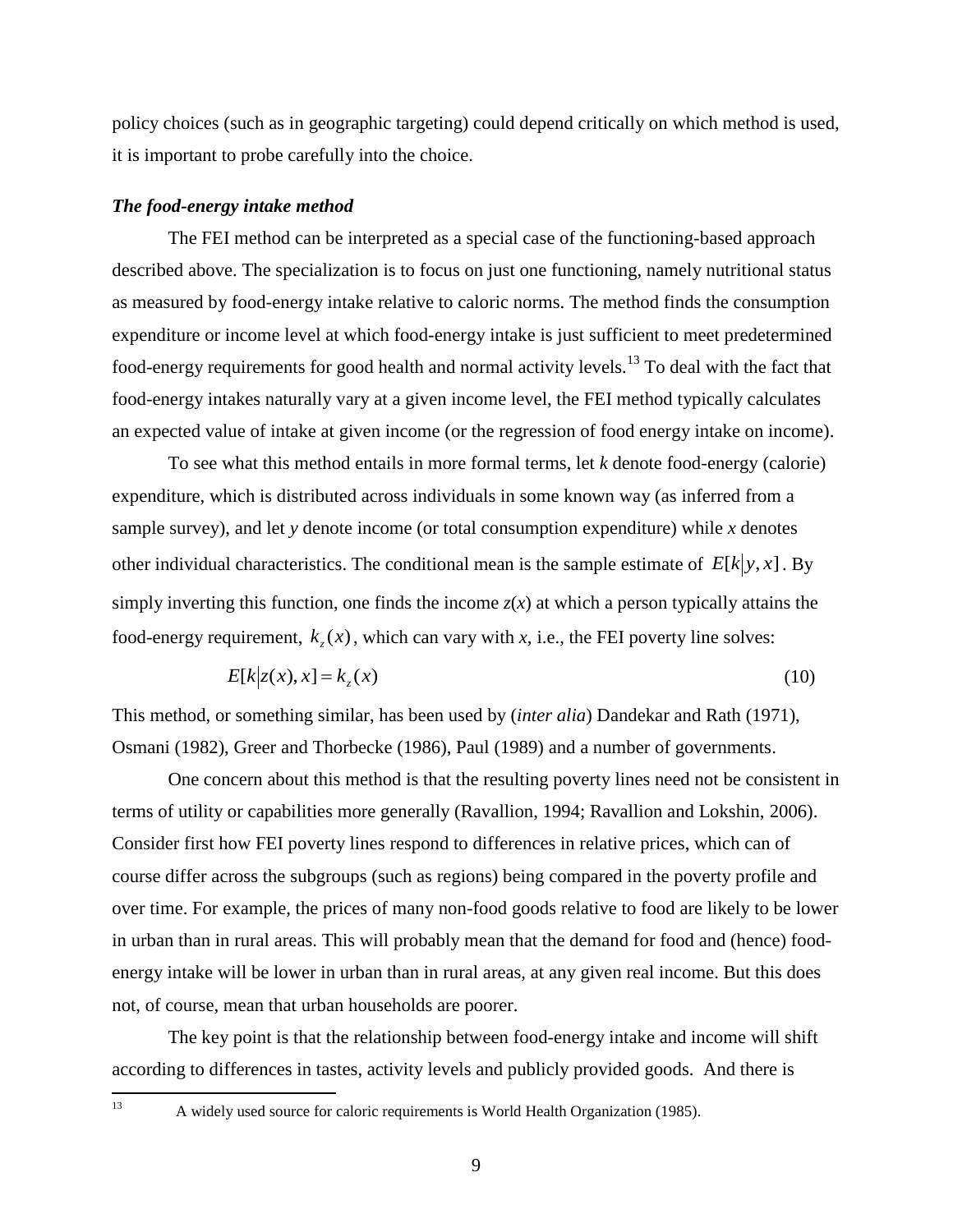nothing in the FEI method to guarantee that these differences are relevant to assessing welfare. Indeed, it is quite possible to find that the richer country or sector (by the agreed metric of utility) tends to spend so much more on each calorie that it is perversely deemed to be the poorer country. That has been found to be the case in studies of the properties of regional poverty profiles for Indonesia using the FEI method (Ravallion and Bidani, 1994) and Bangladesh (Ravallion and Sen, 1996; Wodon, 1997). The results of Ravallion and Bidani (1994) suggest that Indonesia's FEI poverty lines behave more like the relative poverty lines (considered further below) in that the poverty lines across provinces (split into urban and rural areas) have a seemingly high elasticity with respect to mean consumption—indeed an elasticity close to unity, similar to the relative lines used in many rich countries (as discussed in section 4). Clearly the same problem can be expected when comparing FEI-type poverty lines across countries.

A similar issue arises in comparisons over time. Suppose that all prices increase, so the cost of a given utility level must rise. There is nothing to guarantee that the FEI poverty line will increase. That will depend on how relative prices and tastes change; the price changes may well encourage people to consume cheaper calories, and so the FEI poverty line will fall.<sup>14</sup> The potential utility inconsistencies in FEI poverty lines are also worrying when there is mobility across the subgroups of the poverty profile, such as due to inter-regional migration. For example, Ravallion (1994) notes that it is possible that a process of economic development through urban sector enlargement, in which none of the poor are any worse off and at least some are better off, would result in a measured *increase* in poverty.

These problems can be seen to stem from the fact that the FEI poverty lines are anchored to attainments of only a sub-set of the functionings that we would normally identify as relevant to defining poverty, even in poor countries. Nor is it likely that calorific requirements would be the last valued functioning to be met as incomes rise. So this method is unlikely to be even weakly utility-consistent either within or between countries.

#### *The cost-of-basic needs method*

The CBN method stipulates a consumption bundle deemed to be adequate for certain basic consumption needs, and then estimates its cost for each of the subgroups being compared in the poverty profile. This is essentially the approach of Rowntree (1901) in his seminal study

 $14$ Wodon (1997) gives an example of this problem in data for Bangladesh. The FEI poverty line fell over time even though prices generally increased.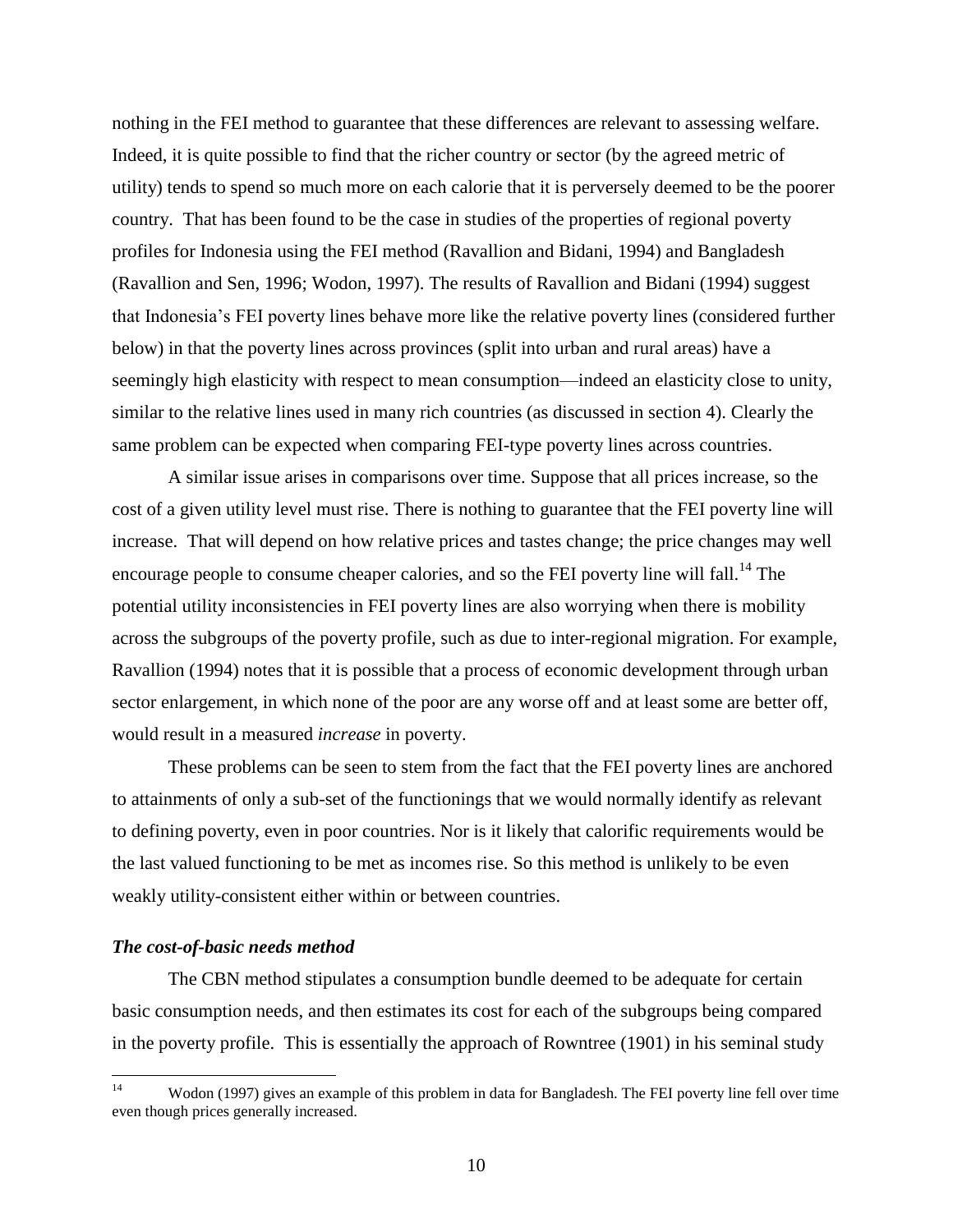of poverty in York England in 1899, and there have been numerous examples since, including the official poverty lines for the United States (Orshansky, 1965; Citro and Michael, 1995). As noted in section 2, the poverty bundle of goods can be interpreted in theory as the utilitycompensated demand vector at the reference level of utility needed to not be considered poor. In practice, however, the food bundle is chosen to be consistent with another functioning, namely adequate nutritional status. In particular, it is anchored to pre-determined food-energy requirements consistent with common diets in the specific context. However, allowances for non-food goods are also included, to assure that basic non-nutritional functionings are assured. Most lines in Figure 2(b) use some version of the CBN method.

In principle, this method can deliver utility consistent absolute poverty lines, but this will only be true in practice if the commodity bundle is the utility-compensated demand vector. As with the FEI method, consistency with nutritional norms alone does not assure utility consistency, since there are multiple commodity bundles that can attain any given nutritional level, and some of these bundles will undoubtedly be preferred to others. Thus it is useful to have some way of assessing a proposed set of CBN poverty bundles. Ravallion and Lokshin (2006) test the utility consistency of CBN poverty lines across households using the theory of revealed preference. This can be applied within subgroups deemed to have common preferences though in practice utility functions may vary, due to differences in climate, for example.

In some cases a complete vector of normative (food and non-food) goods is set and valued, as in Russia's poverty lines (Ravallion and Loskhin, 2006). However, it is often the case that only food needs are set, based on nutritional requirements. (This may reflect a data limitation, namely a lack of data on non-food prices.<sup>15</sup>) Some method is needed to derive a nonfood component of the poverty line. Here the most common practice is to divide the food poverty line by some budget share for food. For example, the US poverty line assumes a food share of one third, so the total poverty line is three times the food line. However, the basis for setting a food share is rarely transparent. Why use the average share, as in the US line? Whose food share should be used? Arguably, a more appealing approach is to set an allowance for non-food goods that is consistent with demand behavior near the food poverty line. Ravallion (1994) proposes two such methods. The first divides the food component of the poverty line by the mean food

 $15<sup>15</sup>$ <sup>15</sup> The unit values—survey-reported expenditures divided by quantities at the commodity level—often used for valuation typically exclude most non-food goods, for which only expenditures are feasible to measure in surveys.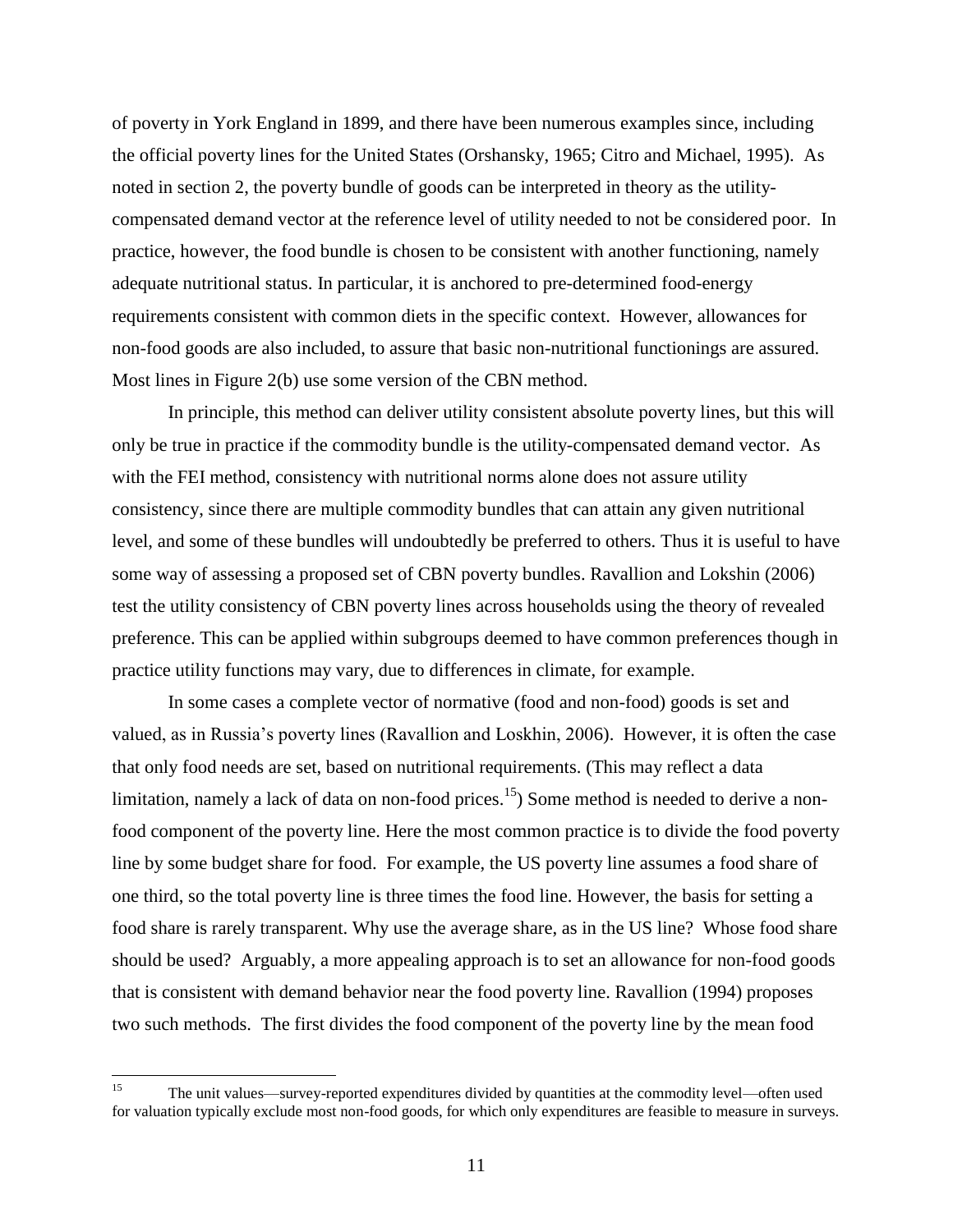share of households whose actual food spending is in a neighborhood of the food poverty line. The second method uses the mean non-food spending of households whose total spending is in a neighborhood of the food poverty line. Ravallion argues the first method gives a reasonable upper bound to the allowance for non-food needs while the second gives a lower bound.

However, these methods of setting the non-food component are vulnerable to essentially the same problem encountered in the FEI method: the food demand function can shift in ways that have nothing to do with differences in welfare (or are even perversely related to welfare). For example, many non-food goods will be cheaper (relative to food) in richer countries (and in urban areas within countries), such that demand for food is lower at any given real income. In the end, a judgment is invariably required as to whether the implied lines seem reasonable in the specific setting. Consistency across different countries in terms of a utility function defined solely on own consumption would seem highly unlikely, although consistency in terms of a broader welfare concept, embracing social needs, cannot be ruled out.

#### *Why do absolute lines vary systematically with mean consumption?*

It is obvious why we see the relativist gradient in poverty lines amongst developed countries, given that they use lines that have this feature built in. Possibly more surprising is that absolute lines also vary this way amongst developing countries. The range is from \$0.63 to \$9.06 per day and the positive gradient is quite pronounced amongst middle-income developing countries, even though they are all using absolute poverty lines.<sup>16</sup>

Why might we see this marked relativist gradient in absolute poverty lines amongst all but the poorest fifth of countries? A number of possible explanations can be suggested, based on the discussion above. In the benchmark definition (section 2), average poverty lines consistent with a common utility function defined on "own consumption" will only vary with relative prices and household characteristics. The prices of non-traded goods vary with mean income (as wages are higher in richer countries). However, this effect is already embodied in the PPP exchange rates used to convert poverty lines to a common currency, so this cannot easily explain the gradient in poverty lines seen in Figure 2.

Systematic differences in household size will play a role if there are economies of scale in consumption, such that larger households can attain the same utility with a lower *per capita*

 $16^{1}$ <sup>16</sup> The gradient of national lines is still evident if one focuses solely on CBN poverty lines for developing countries (as can be verified from the data in Ravallion et al., 2009).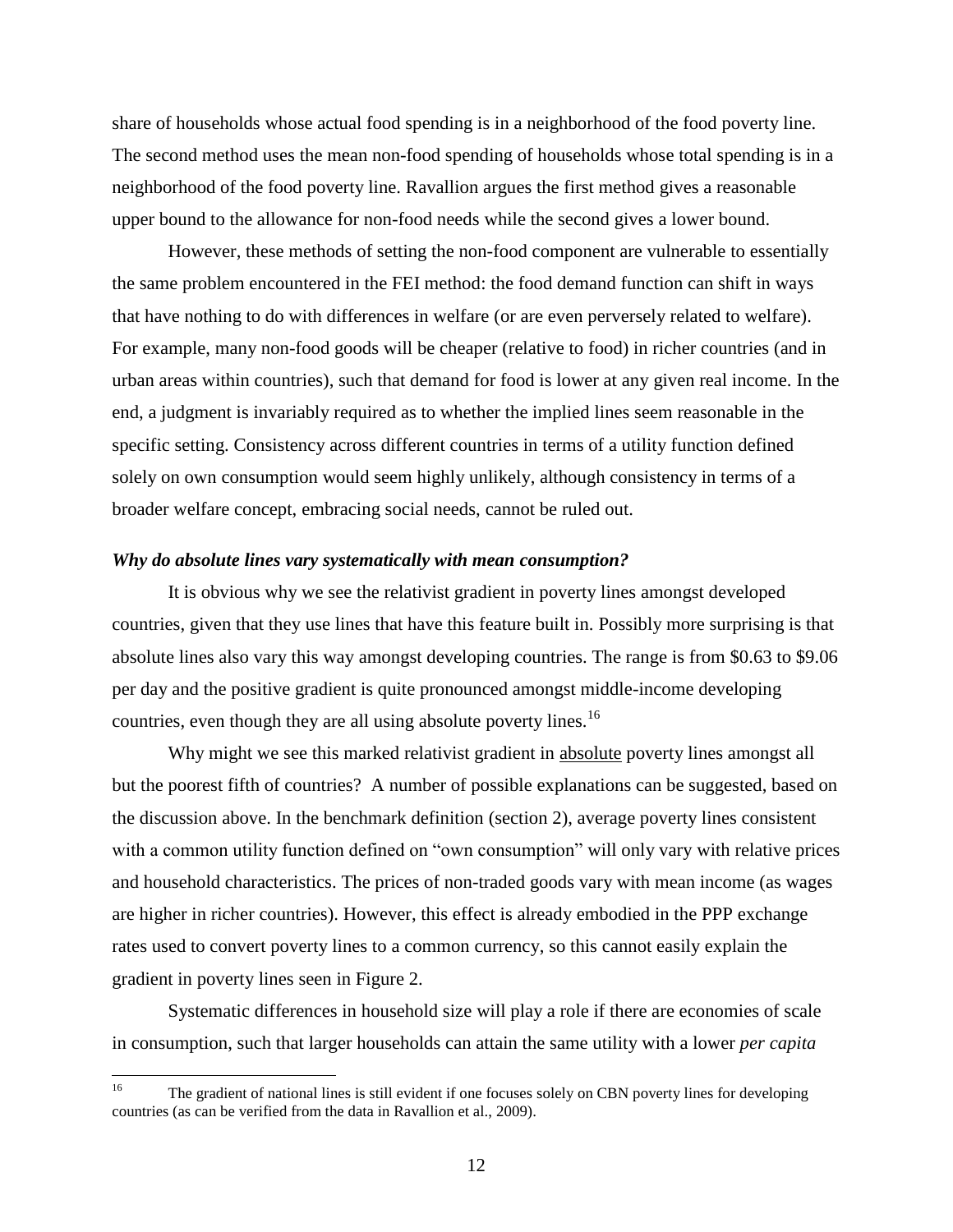consumption. Then the gradient can arise from the fact that average household size tends to be larger in poorer countries. This true in theory, but in practice the poverty lines found in developing countries rarely incorporate an allowance for economies of scale in consumption, which is not considered important for poor people, given their consumption patterns.<sup>17</sup>

A more plausible explanation is to recognize that all national poverty lines must be considered socially relevant in the specific country. If a proposed poverty line is widely seen as too frugal by the standards of society then it will surely be rejected. Nor will a line that is too generous be easily accepted. We might then expect richer countries to use a higher reference utility level for defining poverty. This point has long been recognized. For example, Scitovsky (1978, p.116) noted that, amongst developed countries in the 1960s, richer countries tended to have higher poverty lines and he explained this as follows:

"…in the advanced countries, the poverty norm has long ago ceased to reflect a physiological minimum necessary for survival and has become instead a 'minimum social standard of decency,' the life-style that a particular society considers the minimum qualification for membership."

The new insight here is that Scitovsky's observation does not only apply to the "advanced countries" today, but in fact applies to all except the poorest countries. As is clear from the preceding discussion of the main methods used to set absolute lines, there are many free parameters that can be brought into the analysis to influence the line obtained. The stipulated food-energy requirements are similar across countries, but the food bundles that yield a given nutritional intake can vary enormously (such as in the share of calories from coarse starchy staples rather than more processed foodgrains, and the share from meat and fish). The nonfood components also vary, either explicitly or implicitly (through shifts in the food demand functions). Ravallion et al. (2009) find that there are relativist gradients in both the food and nonfood components of the national poverty lines for developing countries, though the elasticity with respect to mean consumption is higher for the non-food component.

The judgments made in setting the various parameters of a poverty line are likely to reflect prevailing notions of what poverty means in each country. And those norms clearly go well beyond the "physiological minimum necessary for survival." The basal metabolic rate implies a positive lower bound to the cost of nutritional requirements (for all positive food prices). The cost of the (food and non-food) goods required for social needs must also be

 $17$ <sup>17</sup> For further discussion see Lanjouw and Ravallion (1995) who also point to reasons why there may well be economies of scale in consumption even for poor people.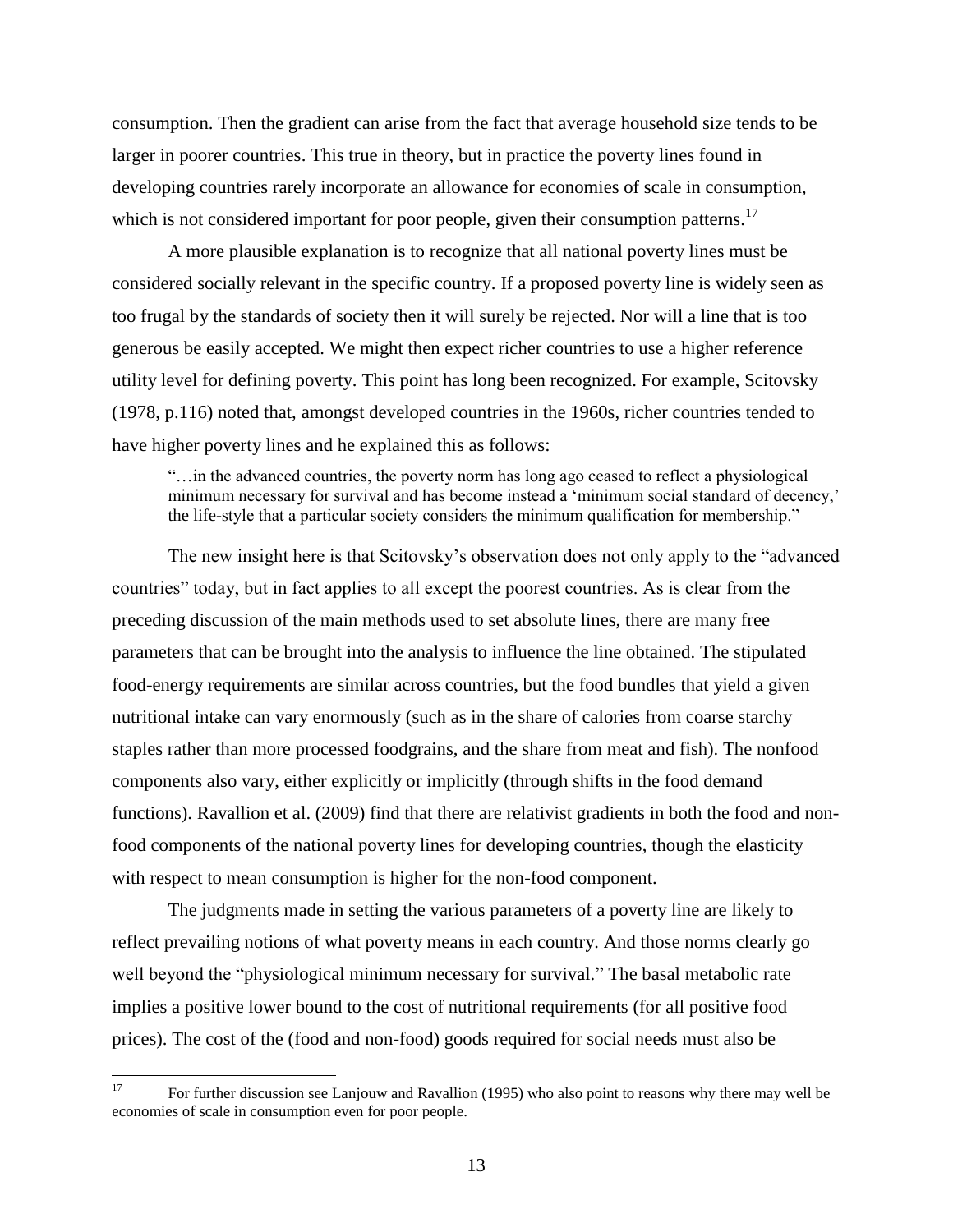bounded below. The poverty lines found in many poor countries are certainly frugal. For example, World Bank (1997) gives the average daily food bundle consumed by someone living in a neighborhood of India's national poverty in 1993. The daily food bundle per person comprised 400 grams of course rice and wheat, 200 grams of vegetables, pulses (edible seeds) and fruit, plus modest amounts of milk, eggs, edible oil, spices and tea. After buying such a food bundle, one would have left with about \$0.30 per day (at 1993 PPP) for non-food items.

Such a frugal line is clearly too low to be acceptable in middle-income (and certainly in rich) countries, where higher overall living standards naturally mean that higher standards are used for identifying the poor. Consider instead the daily food bundle used by Bidani and Ravallion (1993) for constructing Indonesia's poverty line for 1990. This comprised 300 grams of rice, 100 grams of tubers and similar amounts of vegetables, fruits and spices as in the India example; but it also included fish and meat (about 140 grams in all per day), and the overall diet was more varied and probably preferable by the tastes of most consumers.<sup>18</sup> This bundle would in turn be considered too frugal for defining poverty standards in many middle-income countries.

So there is ample scope for (implicit) relativism to emerge via the methods used to set absolute poverty lines in practice.<sup>19</sup> As noted in section 2, in principle it could be either the welfare norms (for utility or other functionings) that are relative or it could be welfare itself, while the norms remain absolute in the welfare space. This difference is not identifiable by looking at aggregate data on national poverty lines, although sections 4 and 5 will point to evidence from micro data that provides some support for the idea that relative position matters directly to welfare, though probably less so for very poor people.

What happens over time? While the (explicitly) relative poverty lines used by *Eurostat* are automatically adjusted over time in line with the changes in the median, the process of adjustment is slower for absolute lines. It appears to be the case that a (positive) minimum aggregate income gain to a low-income country is needed before upward pressure on the poverty line emerges—that is in fact implied by the non-linearity evident in Figure 2(b). And there can be strong political resistance to revising the line. The official poverty line in the US—at \$13 per person per day for a family of four—has not been updated in real terms for many decades,

 $18\,$ <sup>18</sup> Vegetarians would presumably need to be compensated for the meat and fish by similarly protein-rich foods, and would then prefer this version of the Indonesian bundle over the Indian bundle described above. <sup>19</sup> This is true within countries as well as between them. Though it is not a topic for this chapter, this implicit

relativism can considerably distort national efforts to reduce aggregate poverty, as discussed in Ravallion (1994).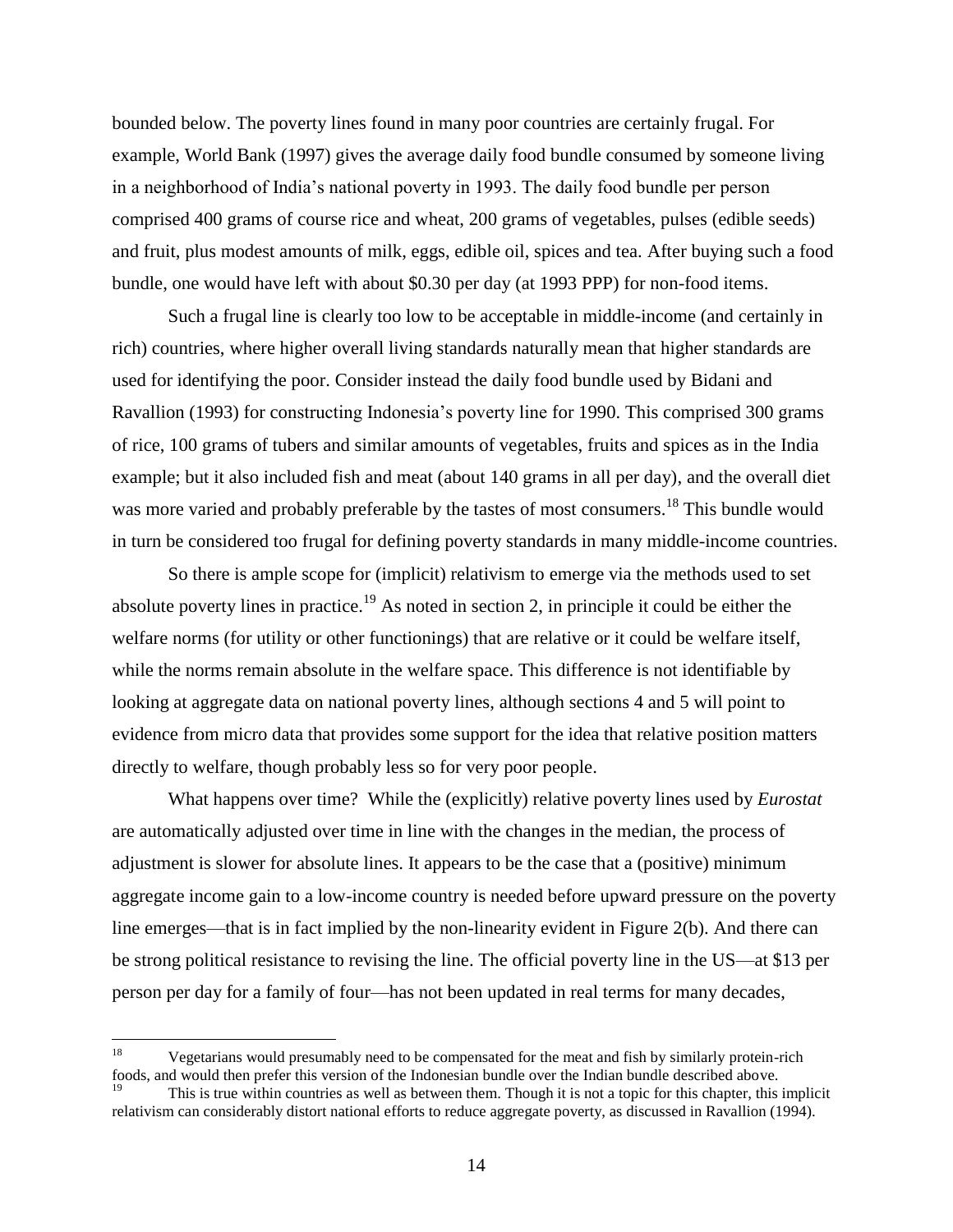despite some dissatisfaction with the old line.<sup>20</sup> Similarly, the poverty line in China had not been revised upwards in real terms for over 20 years, despite a four-fold increase in mean income; this has led some observers to question the relevance of the old poverty line to current conditions.<sup>21</sup>

Upward revisions to the real values of national poverty lines in growing developing countries cannot be expected to happen quickly, and nor would downward revisions at times of economic contraction be likely. But an upward adjustment to a new (sustained) equilibrium level of average consumption can be expected. The governments of China and India are in the process of revising upwards their official poverty lines, after many decades.<sup>22</sup>

# **4. Relative poverty lines**

Psychologists, sociologists and others have argued that the circumstances of the individual relative to others influence welfare at any given level of individual command over commodities.<sup>23</sup> Survey questions on how respondents think about poverty also suggest that there is a degree of relativism even in low and middle income countries.<sup>24</sup> However, while there is probably wide agreement that relative position matters to welfare (and hence welfare-based poverty measures), the challenge has been how to put this into practice in a credible way.

## *Arguments for relative poverty lines*

While most developing countries use the absolute lines described in the last section, most OECD countries have taken a very different approach, whereby poverty lines have often been set as a constant proportion—typically 40-60%—of the mean or median.<sup>25</sup> For reasons that will soon be clear, I shall call these strongly relative poverty lines.

<sup>20</sup> <sup>20</sup> See the interesting discussion in Blank (2008).<br>
<sup>21</sup> See for argumple Osbors and  $Y_U(2008)$ .

<sup>&</sup>lt;sup>21</sup> See, for example, Osberg and Xu (2008)

<sup>22</sup> Although in India's case it is not clear how much this is an upward revision to reflect changing perceptions of poverty versus dissatisfaction with past price indices; see Planning Commission (2009).

<sup>23</sup> Runciman (1966) provided an influential exposition, and supportive evidence. Also see the discussions in Easterlin (1974), Scitovsky (1978), Clark and Oswald (1996), Oswald (1997), Solnick and Hemenway (1998), Walker and Smith (2001), and Ravallion and Lokshin (2010) amongst others.

See Corazzini et al. (2010) who asked about 2,000 university students in eight countries about whether they saw poverty as absolute or relative, or a mixture.

<sup>25</sup> Examples for OECD countries include Smeeding et al. (1990), Atkinson (1998), Saunders and Smeeding (2002), Fouarge and Layte (2005), Eurostat (2005), Nolan (2007) and OECD (2008, Chapter 5). There has been some debate about whether the poverty measure should be anchored to the mean or the median (Saunders and Smeeding, 2002; Easton, 2002; de Mesnard, 2007). Poverty lines set as a constant proportion of the median can have perverse properties when the Lorenz curve shifts, as shown by de Mesnard (2007).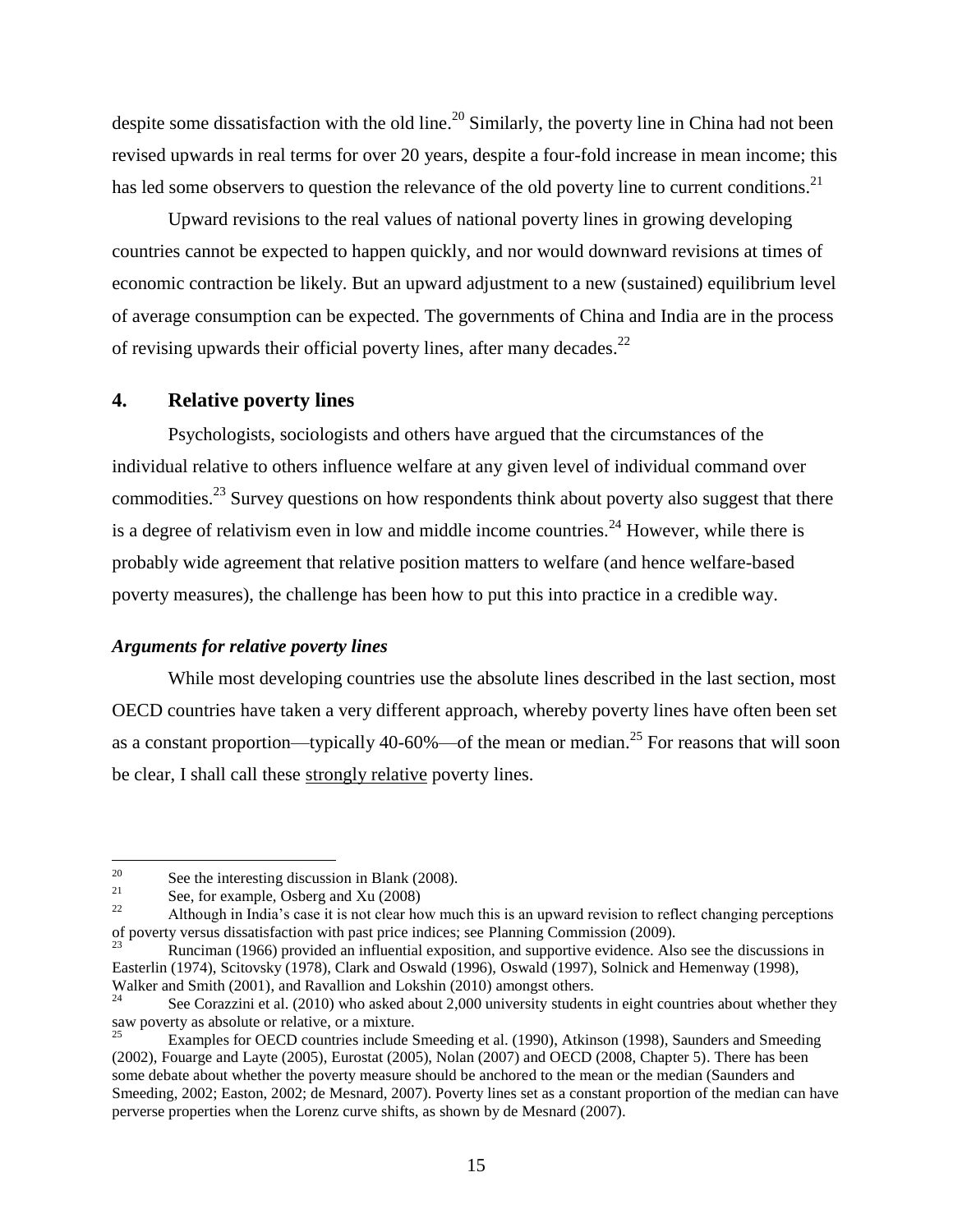Two main arguments have been made in support of relative lines. The first views the poverty line as the cost of the poverty level of utility (as discussed in section 2) and argues that people attach value to their income relative to the mean in their country of residence. While the idea that utility anchors poverty lines is not common in applied work, it is consistent with a strand of the literature on welfare measurement in economics whereby cost-of-living indices and equivalence scales are anchored to some reference level of utility (as discussed above).

The second argument says that poverty lines should allow for differences in the cost of social inclusion, which can be defined as the expenditure needed to cover certain commodities that are deemed to have a role in assuring that a person can participate with dignity in customary social and economic activities.<sup>26</sup> This argument does not require that social inclusion is a (direct or indirect) source of utility. But it is seen as a desired capability for not being deemed "poor" in a specific context. So this can be thought of as a further example of the functionings approach discussed in section 2. Relative poverty in the income space is then seen as the logical implication of absolute poverty in the capability space.

The idea that certain socially-specific expenditures can be deemed essential for social inclusion is long-standing. Famously, Adam Smith (1776, Book 5, Chapter 2, Article 4) pointed to the social-inclusion role of a linen shirt in eighteenth century Europe:

"A linen shirt, for example, is, strictly speaking, not a necessary of life. The Greeks and Romans lived, I suppose, very comfortably though they had no linen. But in the present times, through the greater part of Europe, a creditable day-labourer would be ashamed to appear in public without a linen shirt, the want of which would be supposed to denote that disgraceful degree of poverty which, it is presumed, nobody can well fall into without extreme bad conduct."

This idea of social exclusion has long been echoed in arguments for relative poverty lines. In a recent example, a commentator on Japan's (recently introduced) national poverty line (of around \$15 a day) argued that:  $27$ 

"Poverty in a prosperous society usually does not mean living in rags on a dirt floor. These are people with cellphones and cars, but they are cut off from the rest of society."

The social roles of certain forms of consumption have long been noted by anthropologists, who have pointed to the social roles played by festivals, celebrations and communal feasts in poor countries; see, for example, Geertz (1976) and Fuller (1999, Chapter 6). Rao (2002) documents

 $26\,$ <sup>26</sup> It can be granted that "social inclusion" is a broader concept than this definition allows, and may well require more than commodities, including, for example, freedom from discrimination according to gender or ethnicity. However, the concern here is with the measurement of poverty in terms of command over commodities.

The commentator is Masami Iwata, as quoted by Fackler (2010, p.A6).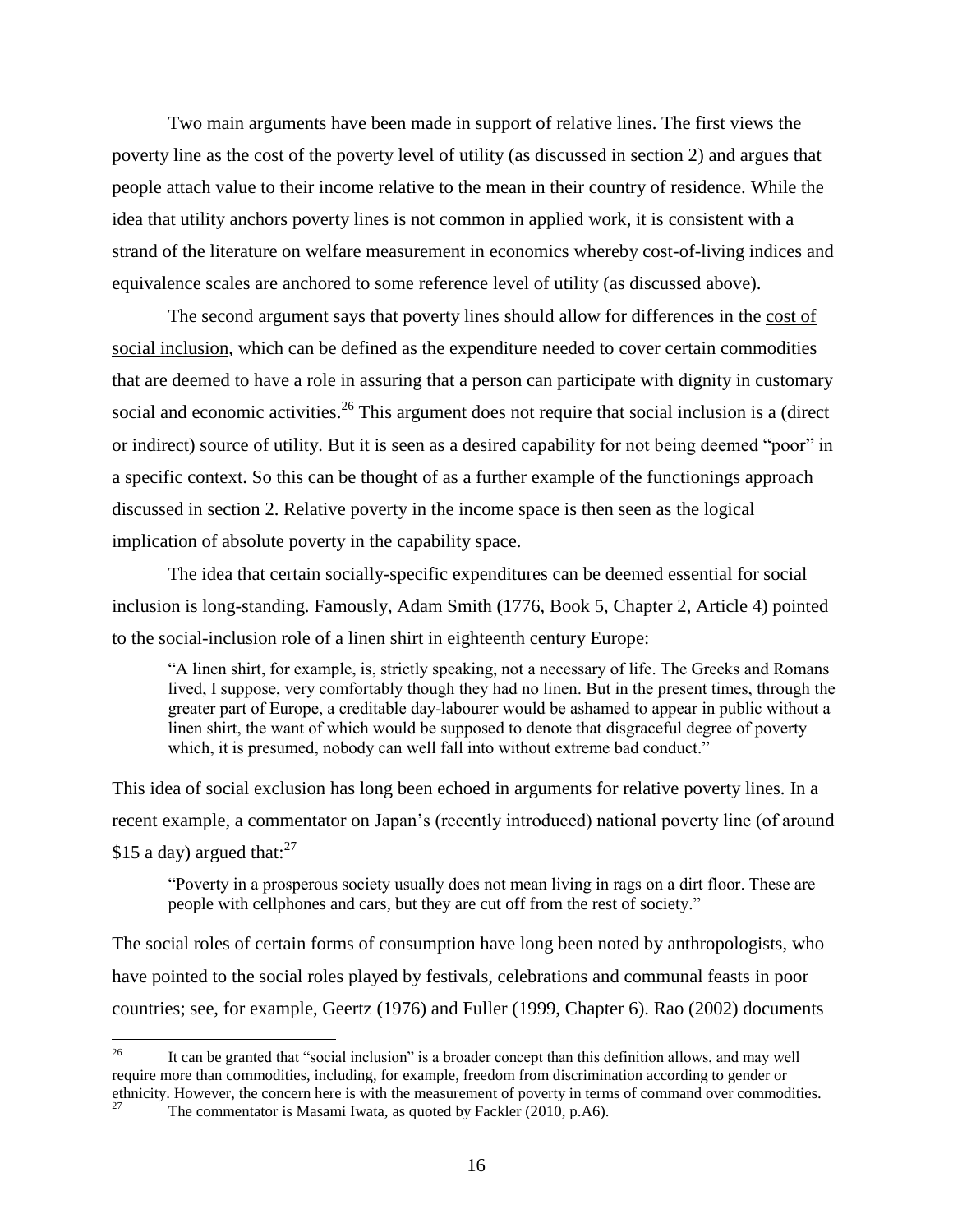the importance of celebrations to maintaining the social networks that are crucial to coping with poverty in rural India. Banerjee and Duflo (2007) report seemingly high expenditures on celebrations and festivals by very poor people in survey data for a number of developing countries. In Yemen, participants at "qat sessions" discuss local economic and social affairs while chewing this mild stimulant; these sessions serve an important social role—and no less so for poor people—such that "refusing to take qat is tantamount to accepting ostracisation" (Milanovic, 2008, p.684). Clothing can also serve a social role. Friedman (1990) describes how poor Congolese acquired clothing with a conspicuous "designer label," which he interpreted as status-seeking behavior. A field experiment by van Kempen (2004) revealed that poor people in Bolivia were willing to pay a premium for a designer label, which (he argues) serves as a symbolic expression of social identity for the poor (van Kempen, 2004, p.222).<sup>28</sup>

However, neither the relative deprivation nor the social inclusion arguments tell us that the poverty line should be a constant proportion of the mean—implying that the elasticity of the poverty line to the mean is unity. Consider the relative deprivation argument discussed in section 2. It is obvious from equation (3) that only if own income has no utility value independently of relative income will it be the case that the poverty line can be written in the special form:

$$
z_i = \psi(p_i, x_i, u_z) \bar{y}_i \tag{11}
$$

In other words, strongly relative lines require that utility (at given *x*) depends solely on relative income. While we might agree that relative considerations matter, at least above some level of income, it is hard to accept that absolute levels do not matter independently of relative position.

What about the second argument—that strongly relative lines allow for "costs of social inclusion"?<sup>29</sup> It can be agreed that certain private expenditures assure participation in customary social activities.<sup>30</sup> However, one can question the (implicit) assumption that the cost of inclusion is a constant proportion of mean income. The social-inclusion needs of very poor people may well be low, but it is hard to see why they would go to zero in the limit. Very poor people may be highly constrained in their spending on things that facilitate their inclusion, and so be more socially excluded; but that does not mean that their social inclusion needs are negligible. The

<sup>28</sup> <sup>28</sup> For a more general discussion of the social-symbolic roles that consumption can play see Khalil (2000). <sup>29</sup> Another common defense is that such poverty lines are more "comparable"; for example, UNDP (2005, p.334) writes that "To ensure comparability across high-income countries, most comparative databases…measure poverty on a relative basis." The sense of the term "comparable" is unclear when the poverty line's real value (by any agreed cost-of-living index) can be orders of magnitude larger in one date or country than another.

Probably the most influential exponent of this view has been Townsend (1979).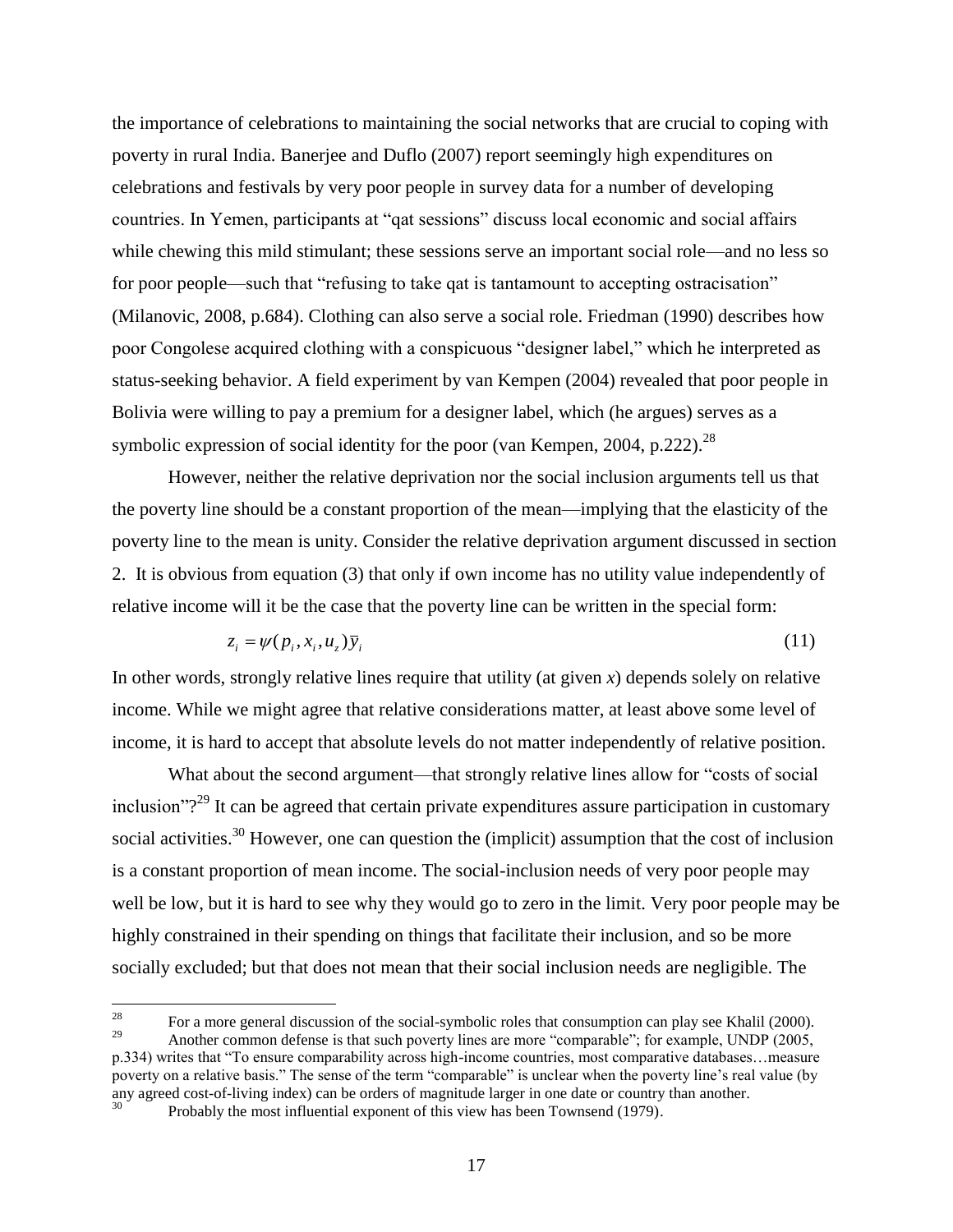cost of a socially-acceptable linen shirt (in Adam Smith's famous example) will be positive for the poorest person. Ironically, allowing for non-negligible social inclusion needs for the poorest leads us away from strongly relative poverty measures.

When the poverty line is a constant proportion of the mean or median, an equiproportionate increase in all levels of consumption will leave the poverty rate unchanged.<sup>31</sup> This is a questionable, even perverse, feature of such poverty lines; it is hard to accept that a process of economic growth that leaves inequality unchanged does not reduce poverty. By the same token, it is hard to accept that the incidence of poverty rises when someone at the poverty line gains (say) 5% of her income, but the overall mean increases by more than 5%.

Seemingly perverse poverty trends have been found using strongly relative measures. For example, the UNDP (2005, Box 3) (based on Nolan et al., 2005) shows how relative poverty measures for Ireland were rising despite higher absolute living standards for the poor. Another example can be found in Easton (2002), who argued that relative poverty measures for New Zealand were deceptive in showing falling poverty despite lower absolute levels of living for the poor. The UNDP (2005, p. 334) writes: "It is clear that when economic conditions change rapidly, relative poverty measures do not always present a complete picture of the ways that economic change affects people's lives."

Strongly relative lines are no less problematic in cross-section comparisons, such as between countries or urban and rural areas. For example, OECD (2008, Chapter 5) reports the same poverty rate for the US as for Mexico. In another example, the urban poverty line proposed by Osberg and Xu (2008) for China (set at half the median) is 2.4 times their rural line, or 1.7 times when deflated by the differential in absolute lines, anchored to cost-of-living differences facing the poor, as used by Ravallion and Chen (2007). The Osberg-Xu method suggests little difference in poverty incidence between urban and rural China, while the Ravallion-Chen method indicates far higher poverty measures in rural China.

There are other possible methods of setting explicitly relative lines that do not have the strong-relativity property of being proportional to the overall mean. An example is found in the

 $31$ This stems from the fact that the headcount index (in common with most other poverty measures) is homogeneous of degree zero between the mean and the poverty line for any given Lorenz curve. Note also that, for a given Lorenz curve, the median is directly proportional to the mean (the constant of proportionality is  $L'(0.5)$ 

where  $L(p)$  is the Lorenz curve). Thus the strong relativity property also holds when the poverty line is a fixed proportion of the median.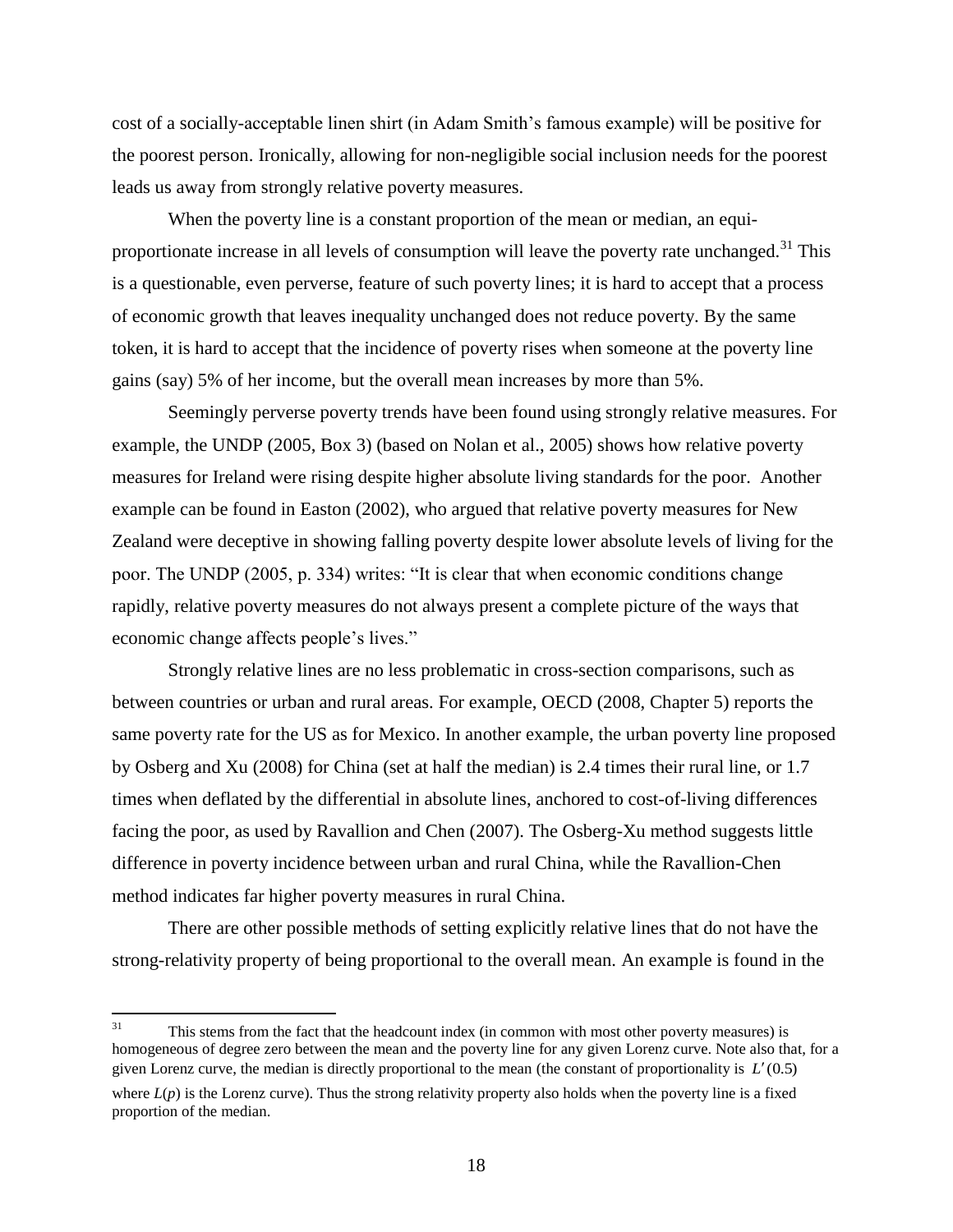debates on the official poverty line for the US. It will be recalled that this is an absolute line, which is only updated over time for inflation and that this has been questioned by many observers (as reviewed by Blank, 2008). A number of proposals have been made for new lines that build in concerns about relativity, by (implicitly or explicitly) adjusting the line for rising overall living standards. The most developed proposal was made by an expert panel of the National Research Council (Citro and Michael, 1995). The panel recommended that US poverty lines should be anchored to the current median of expenditures on food, clothing and shelter. This would clearly generate poverty lines with a positive elasticity to the mean, but the elasticity will be less than unity given that these goods tend to be necessities. However, one concern with this proposal is that it is unclear why concerns about relative poverty would apply only to necessities; it would seem more natural to assume that the income gradient in a poverty line stems from social inclusion needs that go beyond necessities in a country such as the US.

#### *Weakly relative poverty lines*

Ravallion and Chen (2011) propose a concept of weakly relative poverty in which the elasticity of the poverty line to the mean is positive above some critical value, rises with higher mean consumption, but only reaches unity as mean consumption goes to infinity. This places a natural upper bound on the weight attached to relative deprivation, namely that it cannot matter so much that measured poverty does not fall when all incomes increase by the same proportion.

The Ravallion-Chen proposal generalizes the synthesis of absolute and relative lines proposed by Atkinson and Bourguignon (2002) who postulated two key capabilities: physical survival and social inclusion. The former is the capability of being adequately nourished and clothed for meeting the physical needs of survival and normal activities. On top of this, a person must also satisfy certain social inclusion needs, which are assumed to be directly proportional to mean consumption in the country of residence. The Atkinson and Bourguignon proposal is that one should only be deemed "not poor" if one is neither absolutely poor nor relatively poor. The generalization proposed by Ravallion and Chen is to allow for a cost of social inclusion that can be non-negligible for very poor people, i.e., that cost does not go to zero in the limit as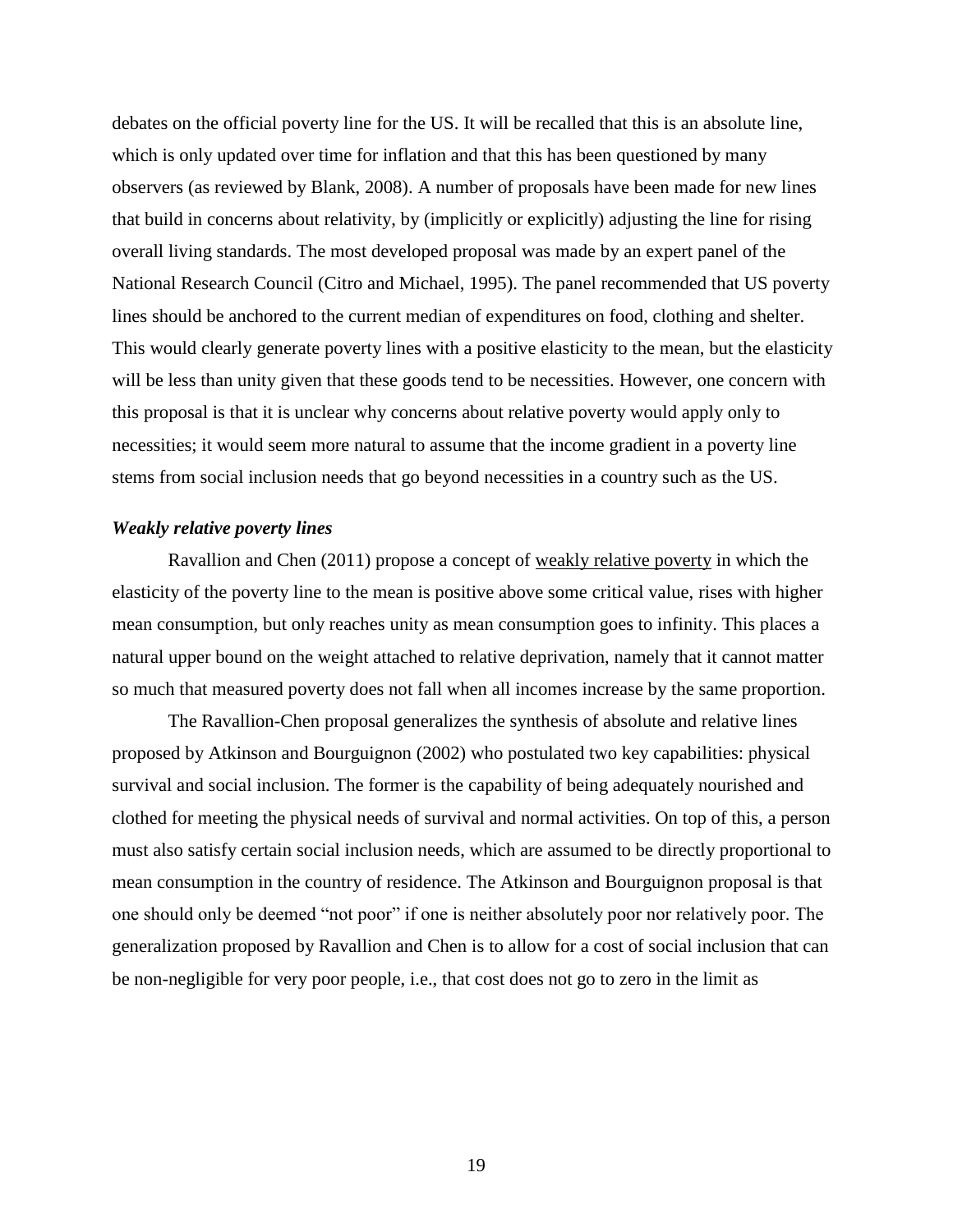consumption or income goes to zero, as in strongly relative measures and in the Atrkinson-Bourguignon proposal.<sup>32</sup>

Figure 3 illustrates the difference between weakly and strongly relative poverty lines. Notice that the strongly relative line has an intercept of zero, implying that the costs of social inclusion goes to zero as income goes to zero. The weakly relative line avoids this property. (The Atkinson and Bourguignon proposal is the absolute poverty line up to income *y*\* and the strongly-relative line above *y*\*.)

In setting weakly relative lines, Ravallion and Chen (2010) calibrate them to the observed empirical relationship across countries between national poverty lines and mean consumption (as in Figure 2(b)). Their schedule starts at an absolute line of \$1.25 a day and then rises with a gradient of  $1/3$  when consumption per capita exceeds about \$2 a day; the line for country *i* is:<sup>33</sup>

$$
z_i = \max[\$1.25, \$0.60 + \bar{y}_i / 3]
$$
\n(12)

(where  $\bar{y}_i$  is consumption per capita). The intercept of \$0.60 a day can be interpreted as the minimum cost of social inclusion. The schedule of poverty lines in (12) can also be given a welfarist interpretation in which the utility function is given by own consumption in countries with a mean below \$2 a day (strictly \$1.95) but this is discounted proportionately for the degree of relative deprivation above this level.

This provides an excellent fit to the data on national lines; indeed, (12) fits better than the non-parametric regression in Figure 2(b) at the chosen bandwidth (though a sufficiently less smooth non-parametric function would of course fit better).

Using data from almost 700 household surveys for 116 countries to measure relative poverty in the developing world Ravallion and Chen found that 47% of the population was poor in 2005, though the proportion has fallen over time, from 63% in 1981 to 53% in 1990. By contrast, Chen and Ravallion (2010a) estimate an absolute measure using an international line of \$1.25 a day—the lower bound of the Ravallion and Chen schedule of weakly relative lines—and find that 25% of the population lived below \$1.25 a day in 2005. Twenty-five years earlier (in 1981) the percentage was 52%. Ravallion and Chen find that with sustained economic growth,

 $32$ Foster (1998) also proposed a "hybrid line" given by the weighted geometric mean of an absolute and a (strongly) relative line. While this is also "weakly relative," it has a constant elasticity, whereas the elasticity rises from zero to unity in the Ravallion and Chen (2010) proposal—consistently with the data on national lines.

In calibrating their schedule of weakly relative lines, Ravallion and Chen use a suitably constrained version of Hansen's (2000) method for estimating a piece-wise linear ("threshold") model. The variation is that, in their application, the slope of the lower linear segment is zero and there is no potential discontinuity at the threshold.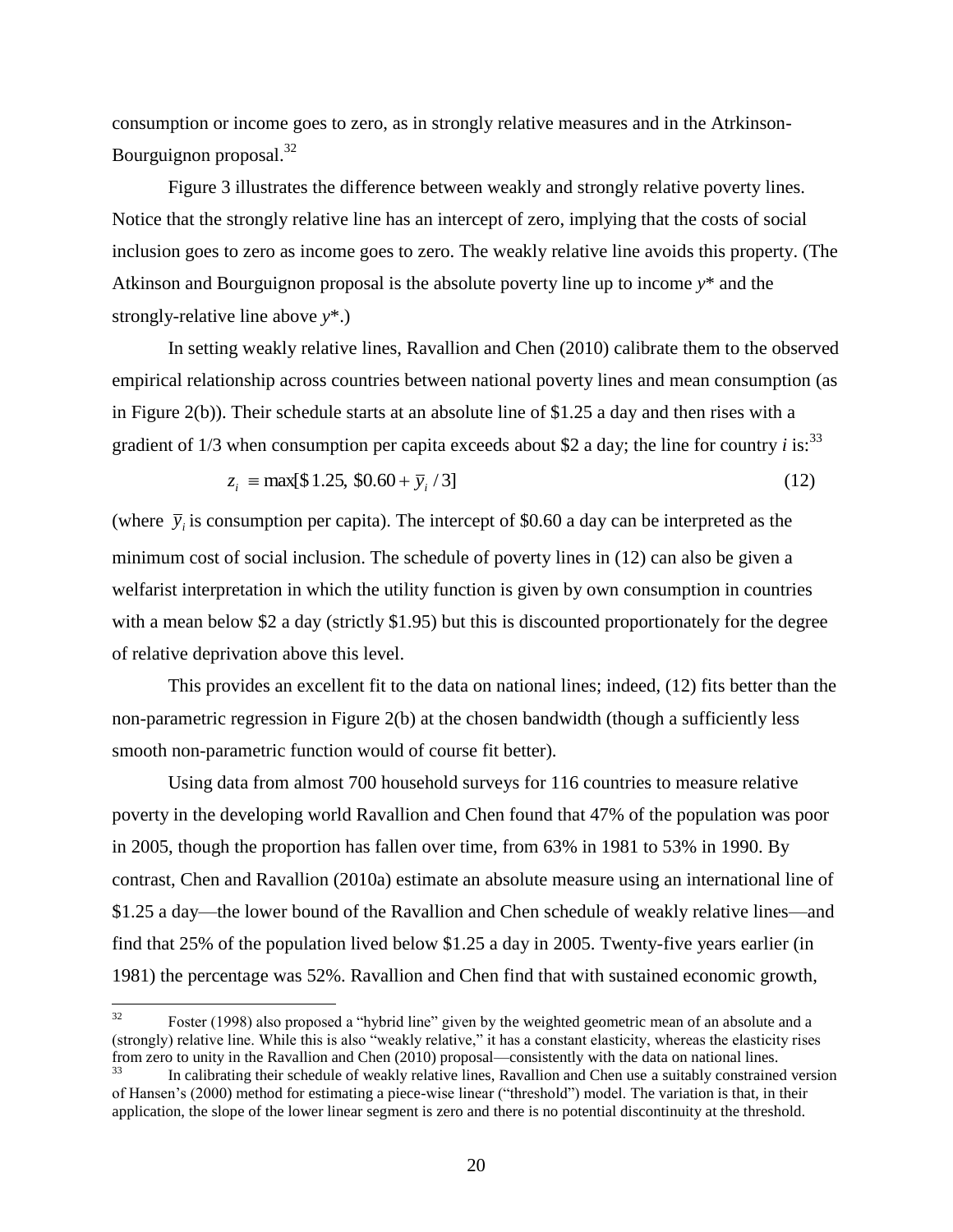the incidence of relative poverty became less responsive to further growth. Thus the number of relatively poor rose in the developing world, just as the numbers of absolutely poor fell.

Equation (9) was calibrated to poverty lines for developing countries (Ravallion and Chen, 2010). If one extrapolates to rich countries it implies a poverty line with an elasticity close to unity; for example, for the richest country in Figure 1 (the US) the implied elasticity of the poverty line to mean consumption is  $0.98<sup>34</sup>$  Strongly relative lines only emerge as the limiting case for very rich countries.

# **5. Subjective poverty lines**

Just as richer countries tend to adopt more generous definitions of what it means to be "poor," richer people within a given country tend to have higher personal "poverty lines." Recognizing this fact explicitly leads to an interesting, and radically different, way of setting a national poverty line. This approach recognizes the inherent subjectivity and social specificity to any notion of "basic needs." It also recognizes that there are many non-market goods that can influence individual welfare, but the value of which is not evident in demand behavior.

The essential idea is to ask individuals to rate their own welfare, or identify money metrics for pre-defined welfare levels. This provides new information for identifying a metric of welfare, including setting poverty lines. Typically, it is not one's stated perception of ownwelfare that is taken to be the relevant metric, as this is bound to contain many idiosyncratic, psychological factors that one would not deem relevant. Rather, the subjective questions are used to calibrate an inter-personally comparable welfare function based on observed covariates deemed to be relevant on a priori grounds. In other words, subjective data are used to address the identification problem described in section 2. There is a large literature on subjective welfare. Here the focus is solely on their use in calibrating poverty lines.<sup>35</sup>

How does this method derive a poverty line? There are essentially two approaches. The first uses money-metric responses to subjective welfare questions while the second derives a money-metric of specific qualitative labels. I consider these in turn.

 $34$ <sup>34</sup> One could re-estimate the model using the full data set in Figure 1, but given that so many of the extra observations (for OECD countries) are strongly relative measures by design an elasticity close to one would no doubt re-surface mechanically.

<sup>35</sup> Subjective data also offer a test of objective poverty lines, by regressing self-rated welfare on income normalized by the poverty line *plus* the variables that went into the construction of the poverty line, which should be jointly insignificant if those lines accord with subjective welfare. This approach is outlined in Ravallion and Lokshin (2002) and illustrated using Russia's poverty lines.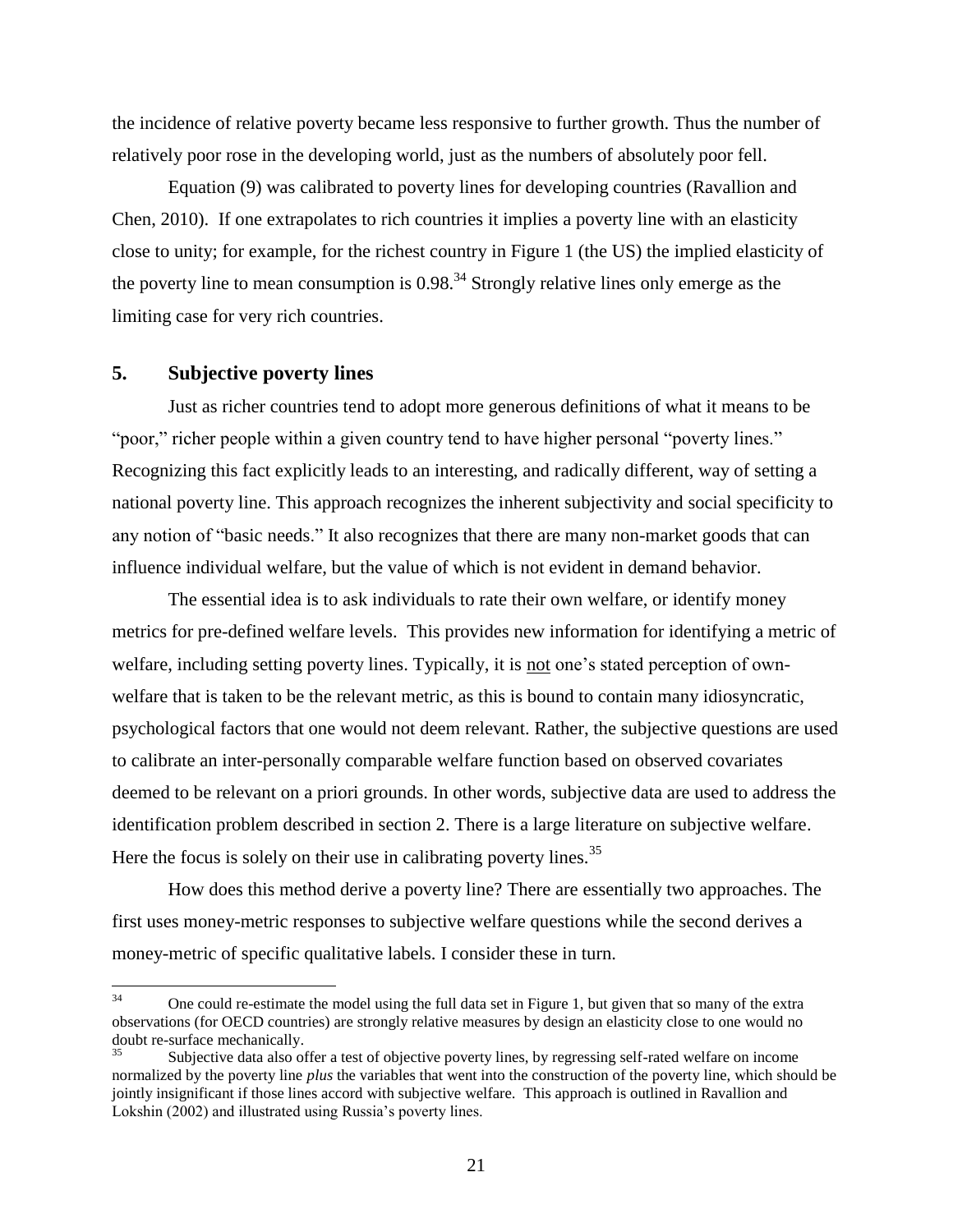The main way that subjective poverty lines have been derived in practice is based on the "minimum income question" (MIQ): "What income level do you personally consider to be absolutely minimal? That is to say that with less you could not make ends meet."<sup>36</sup> One might define as poor all those for whom actual income is less than the amount they give as an answer to this question. However, this would almost certainly lead to inconsistencies in the resulting poverty measures, in that people with the same income, or some other agreed measure of economic welfare, will be treated differently. Clearly an allowance must be made for heterogeneity, such that people at the same standard of living give different answers to the MIQ. It is recognized in the literature that there are other determinants of economic welfare which should shift the subjective poverty line, such as family size and demographic composition. Indeed, the answers to the MIQ are interpretable as points on the consumer's expenditure function at a point of minimum utility (Kapteyn, 1994). Under this interpretation, subjective welfare assessments provide a means of overcoming the problem of identifying utility from demand behavior alone when household attributes vary, as discussed in section 2.

To see what this method does in more formal terms, let  $y^{\text{min}}$  denote the answers given to the MIQ and let  $E(y^{\min}|y, x)$  denote the conditional mean, given actual income *y*, which lies in the interval  $[y_0, y_1]$ , and other relevant characteristics x; in practice  $E(y^{\min}|y, x)$  is estimated using a regression. Past empirical work has found that the expected value of the answer to the MIQ conditional on actual income tends to be an increasing function of actual income.<sup>37</sup> Following this I assume that  $E(y^{min}|y, x)$  is strictly increasing in *y*. Furthermore, and also consistently with past empirical studies, I assume that  $E(y^{\min}|y_0, x) > y_0$  and  $E(y^{\min}|y_1, x) < y_1$ . Under these assumptions it is plain that there exists a unique fixed point such that:

$$
E[y^{\min}|z(x),x] = z(x) \tag{13}
$$

The solution for *z* is an obvious candidate for a poverty line; people with income above *z* tend to feel that their income is adequate, while those below *z* tend to feel that it is not. We can call *z* the social subjective poverty line (SSPL).

<sup>36</sup> This can be thought of as a special case of Van Praag's (1968, 1994) "income evaluation question," which asks what income is considered "very bad," "bad," "not good," "not bad," "good," "very good."

<sup>&</sup>lt;sup>37</sup> See, for example, Groedhart et al. (1977), Danziger et al. (1984), and Kapteyn, Kooreman and Willemse (1988), De Vos and Garner (1991).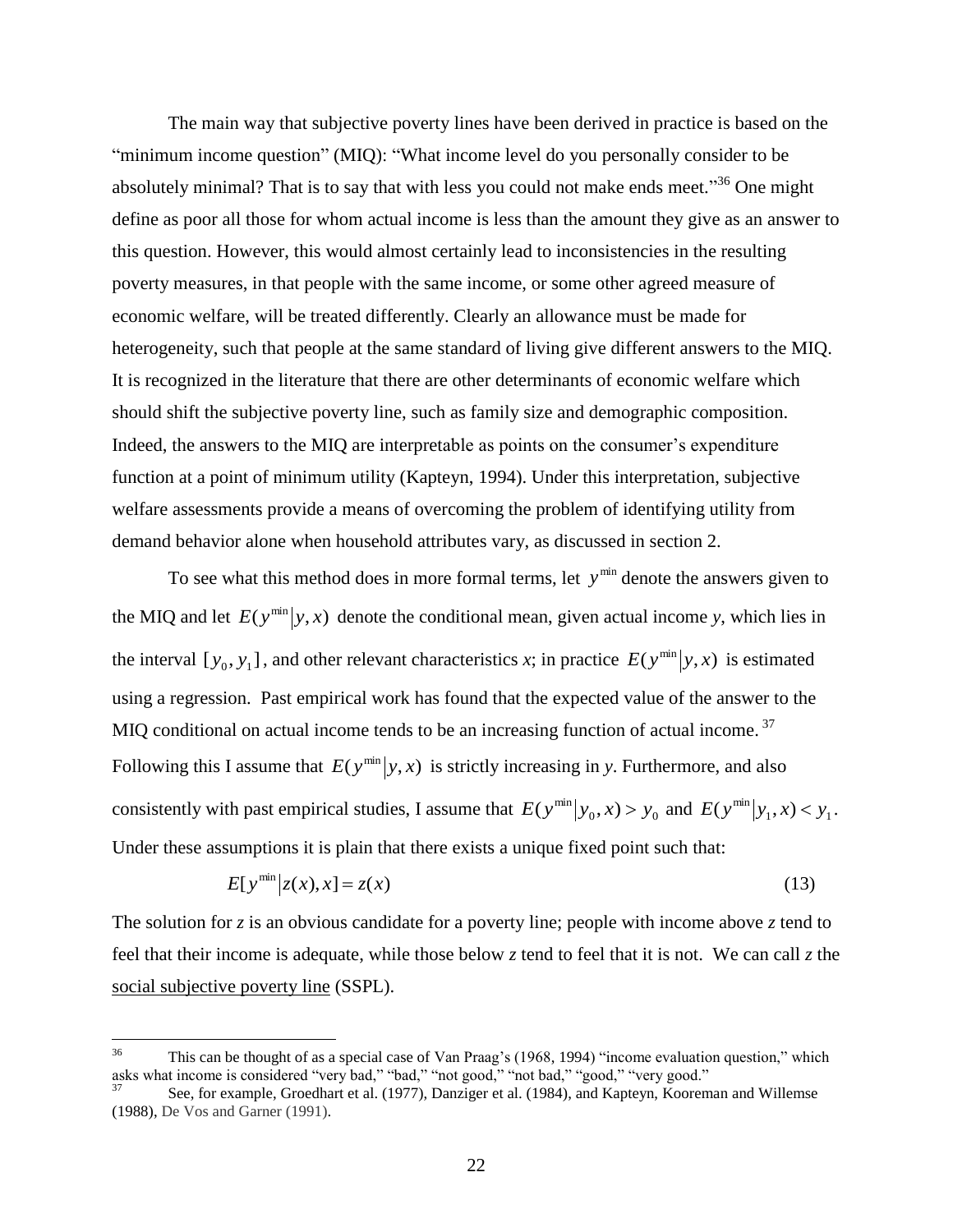The specification of the *x* vector raises a difficult but poorly understood issue. Should this include all the observable covariates of subjective welfare, or only those things that one would deem relevant to poverty lines on *a priori* grounds? Consider, for example, the common finding in the literature for developed economies that unemployment reduces subjective welfare at a given level of income.<sup>38</sup> If one included this variable in the vector  $x$  then one would probably conclude that the unemployed should have a higher poverty line than the employed, *ceteris paribus*. Yet most other approaches to setting a poverty line would probably argue that, if anything, the unemployed need less income to attain the same level of welfare. In the end, one cannot escape the need for normative judgments about what should be considered in a measure of poverty, though once the set of relevant variables is decided, subjective welfare data can guide how those variables are weighted.

A further issue is that the income concept respondents to the MIQ have in mind need not correspond to that used by the analyst in estimating the SSPL. This will bias the SSPL, though there are correctives (Kapteyn et al., 1988; Tummers, 1994). In applying the MIQ in many developing countries, one will also find that "income" is not a well-defined concept, particularly (but not only) in rural areas. It is not at all clear whether one could get sensible answers to the MIQ. This suggests that the second approach to deriving a SSPL might be more relevant. Pradhan and Ravallion (2000) propose a method for estimating the SSPL based on qualitative data on consumption adequacy, as given by responses to appropriate survey questions. Instead of asking respondents what the precise minimum consumption is that they need, one simply asks whether their current consumptions are adequate. This provides a multidimensional extension to the one-dimensional MIQ. The SSPL is the level of total spending above which respondents say (on average) that their expenditures are adequate for their needs. For empirical implementation, the probability that a sampled household will respond that its actual consumption of each type of commodity is adequate can be modeled as a probit regression. Under certain technical conditions, a unique solution for the subjective poverty line can then be obtained from the estimated parameters of the probit regressions for consumption adequacy.

 38 Examples include Clark and Oswald (1994), Theodossiou (1998), Winkelmann and Winkelmann (1998) and Ravallion and Lokshin (2001). Note that this is not what the simplest economic models of work-leisure choice would suggest. There is clearly an independent disutility of unemployment that counteracts the gain in leisure, probably associated with the quantity constraints on choice that involuntary unemployment entails.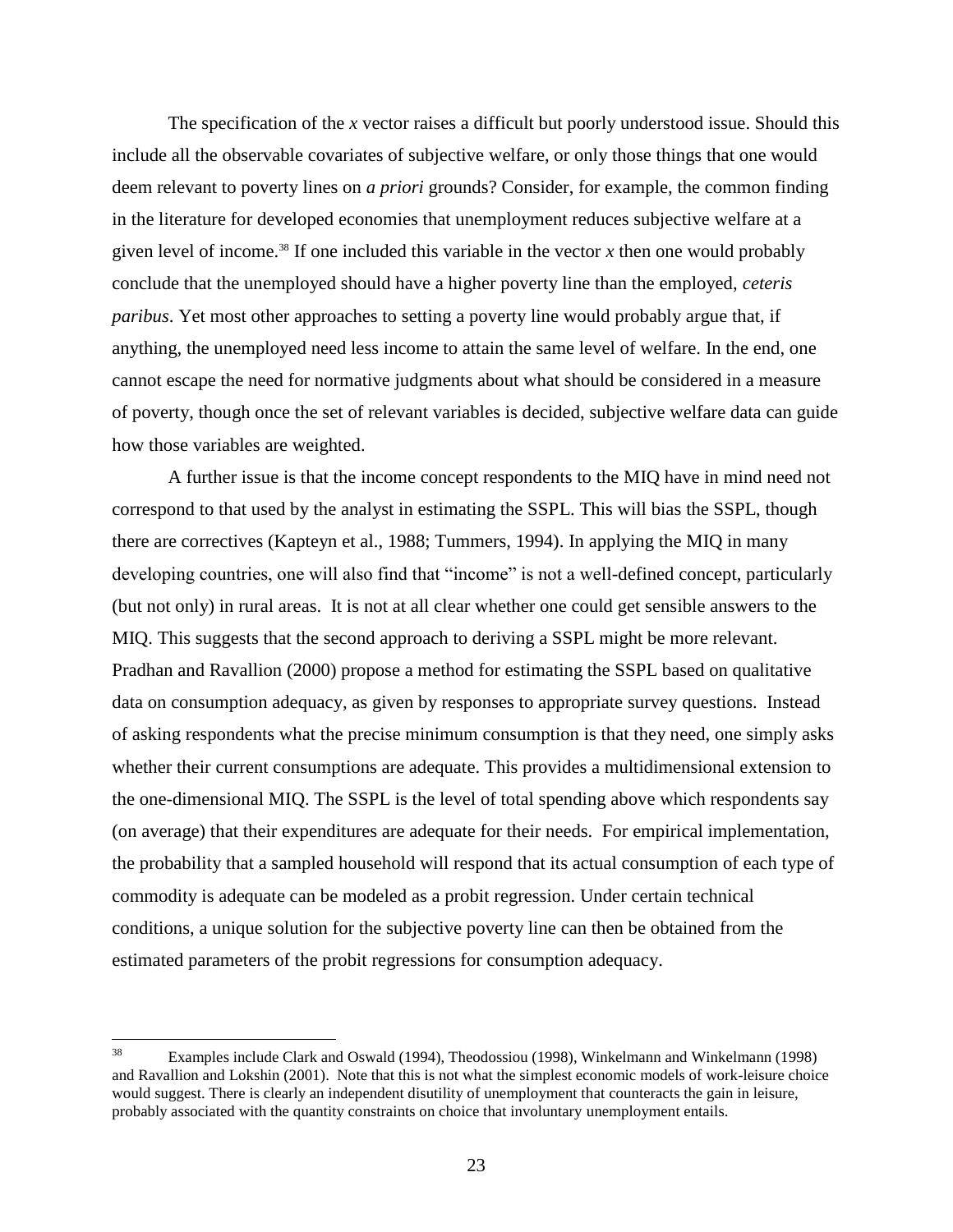Interestingly, the literature to date on estimating SSPL's does not suggest that they differ greatly from prevailing poverty lines estimated by other means, including absolute lines in developing countries.<sup>39</sup> Indeed, the overall poverty rate (headcount index) based on the SSPL is roughly similar to that implied by pre-existing objective poverty lines.<sup>40</sup> It may well be that the choice of parameters in the "objective" absolute lines already approximated the expected SSPL in the specific context. But the structure of the poverty profile has turned out to be different in some respects; for example, while objective poverty lines often imply that larger households are poorer, this is not typically the case with the subjective approach (Pradhan and Ravallion, 2000).

Do subjective poverty lines more like absolute lines or relative lines in the income space? (They clearly aim to be absolute in the space of perceived welfare.) While there have been only a few empirical studies that can address this question, they have offered some support for the idea that social subjective poverty lines behave more like the weakly relative lines discussed in section 4. Poverty lines calibrated to subjective welfare data have tended to rise with meanincome but with elasticities less than unity. Hagenaars and van Praag (1985) estimated an elasticity of 0.51 for eight European countries. Some studies have also identified a weakly relativist gradient within a given country. For the US, Kilpatrick (1973) estimated an elasticity of about 0.6 for subjective poverty lines and De Vos and Garner (1991) found an own-income elasticity of the subjective poverty line in the US of  $0.43$ . <sup>41</sup> For one of the poorest (and most unequal) developing countries, Malawi, Ravallion and Lokshin (2010) found evidence of relative deprivation effects in respondents' "satisfaction with life" but only amongst relatively well-off people, notably in urban areas; this was not evident amongst the poor, for whom the positive external effects of having better off social comparators (friends and neighbors) dominated. Ravallion (2008b) calculates the implied (iso-welfare) poverty lines for Malawi, and shows that they exhibit a weakly relativist gradient, whereby higher own-economic welfare is needed to compensate people for having richer social comparators. These findings are echoed in the

<sup>39</sup> The applications to date for developing countries include Pradhan and Ravallion (2000) using data for Jamaica and Nepal, Taddesse and Shimeles (2005) for Ethiopia, Gustafsson (2004) for urban China and Lokshin et al. (2006) for Madagascar.

An exception to this finding is reported for the US by de Vos and Garner (1991), where the SSPL is well above the prevailing (absolute) line, though (as already noted) the US line has not been updated in real terms since the 1960s; a more current absolute line for the US would probably be closer to the SSPL.

<sup>41</sup> By contrast, Luttmer (2005) reports regressions for subjective welfare in the US that imply strong relativism. However, Ravallion (2008b) argues that the tests used (in common with other papers in the literature) are likely to over-estimate the income elasticity of the poverty line.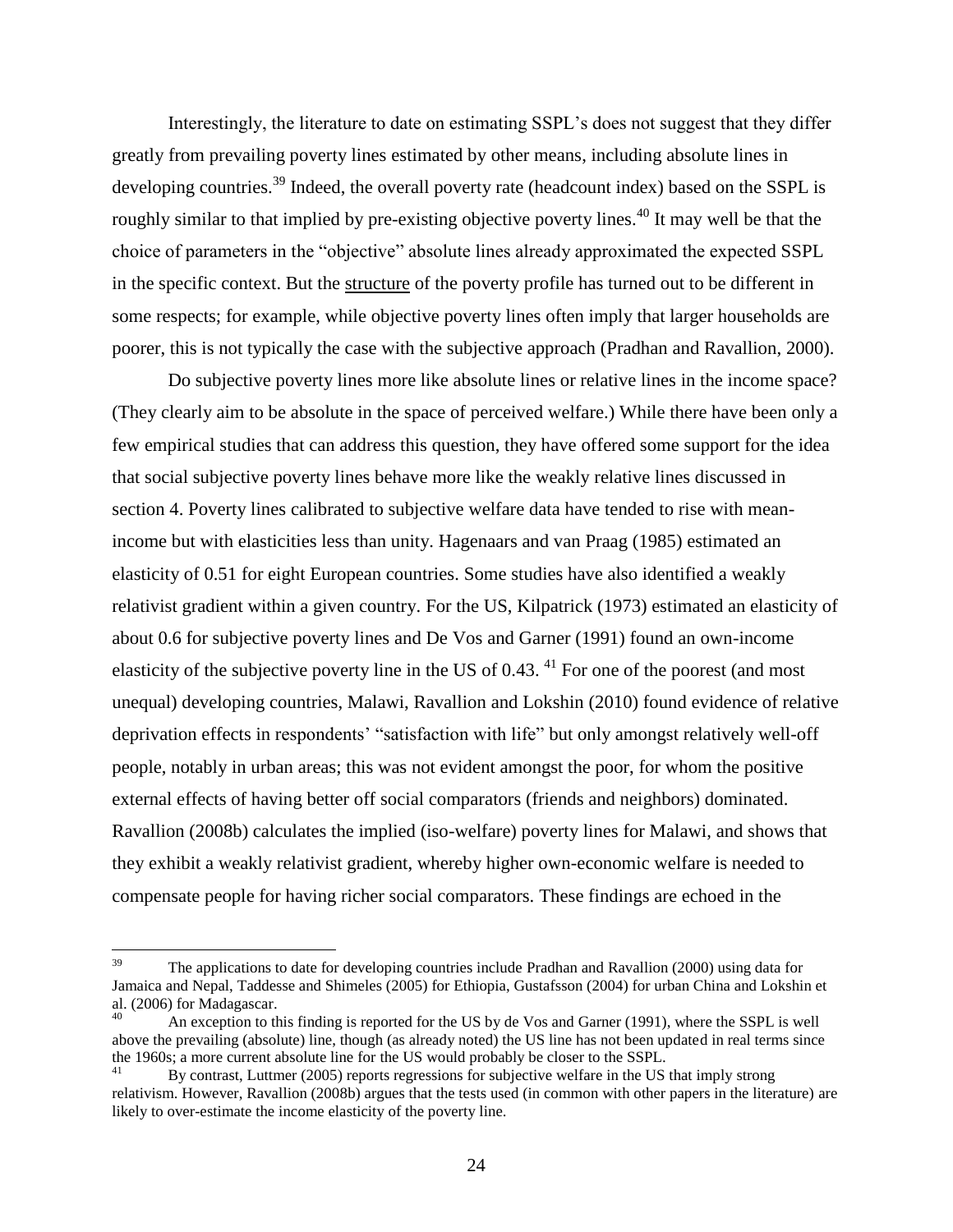responses to survey questions on whether poverty is perceived as absolute or relative reported by Corazzini et al. (2010), which suggest that respondents coming from richer backgrounds see poverty as more relative, though not to the point that absolute poverty is seen as unimportant.

## **6. Conclusions**

National poverty lines vary enormously across the world, and they reveal a marked economic gradient. The poorest 15 countries (in terms of private consumption per capita) have an average line of \$1.25 per person per day, while the average is \$25 a day for the richest 15 countries. A relativist gradient—whereby the poverty line rises with mean consumption—is not surprising amongst developed countries, which have generally favored (explicitly) relative lines that are set at a fixed proportion of the mean or median. More surprisingly, the absolute lines that are more common in developing countries also show a pronounced gradient amongst all but the poorest countries. Evidently, the set of commodities that are deemed to be necessary to attain basic (personal and social) needs varies systematically with the level of economic development, entailing lines with higher purchasing power in developing countries with higher mean consumption. This holds for both food and non-food needs, though the relativist gradient in absolute lines is stronger for non-food goods.

Some clues as to how absolute lines come to accord with prevailing, country-specific, commodity norms for escaping poverty can be found when one looks more closely at how the lines are set in practice. There are a number of parameters in any objective poverty line, including the precise composition of the bundle of food goods used—even when anchored to fixed nutritional requirements, there are infinitely many food bundles that can assure that those requirements are met—and how one adds an allowance for non-food needs. It is very likely that those parameters are chosen (explicitly or otherwise) to accord with perceptions of what "poverty" means in a given country, such that people living below the line in that country will typically perceive themselves to be poor, while those above it will not. To the extent that there is a reasonably well-defined concept of what "poverty" means in a given country, the parameters of the objective poverty line can be chosen appropriately. Arguably then, what one is doing in setting an objective poverty line in a given country is attempting to estimate the country's underlying social subjective poverty line. A reasonably close correspondence between subjective and objective poverty lines can then be expected—and this is confirmed by evidence—though

25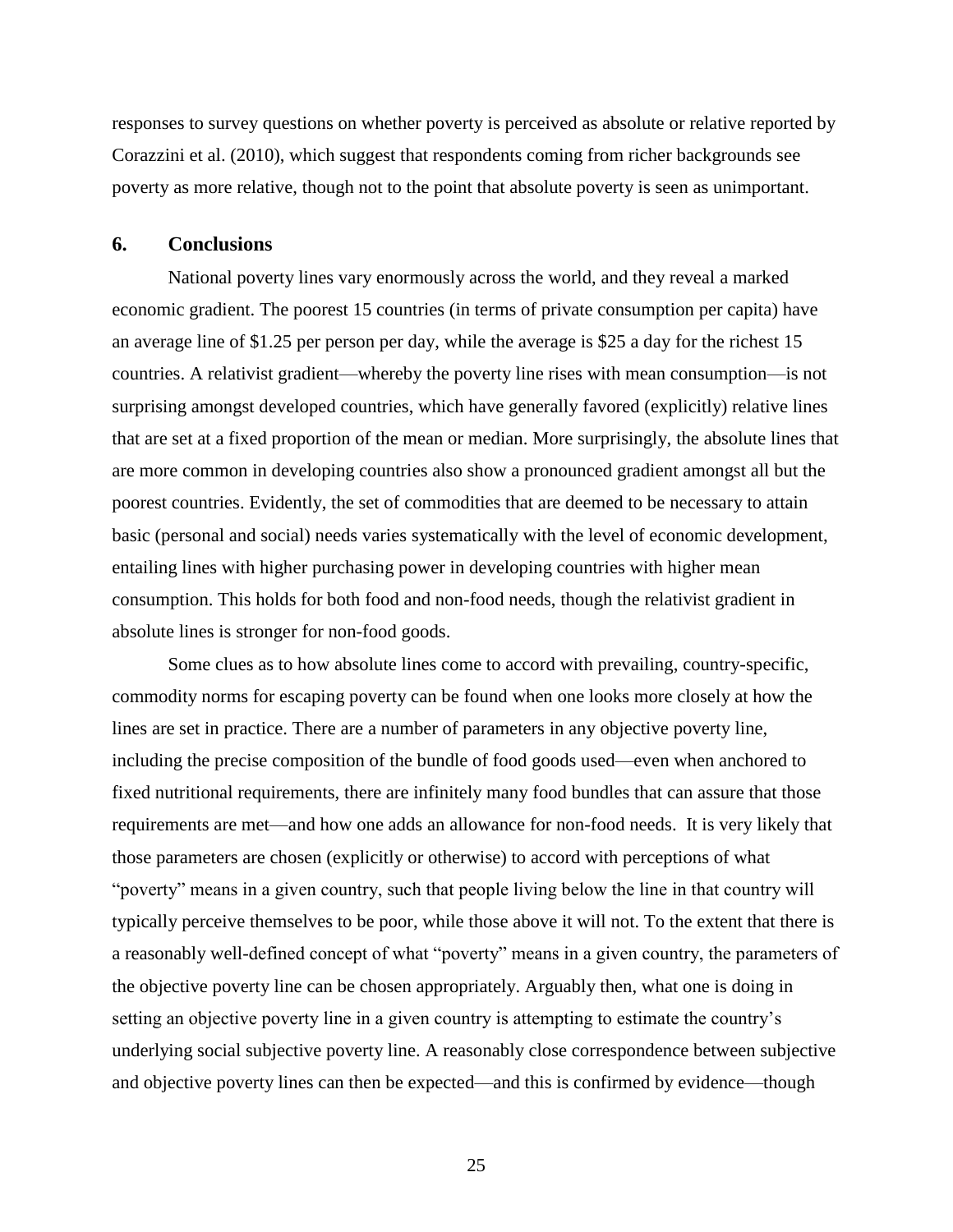arguably it is the subjective poverty line that can claim to be the more fundamental concept for poverty analysis.

There are undoubtedly differences in underlying welfare norms and other countryspecific factors that cloud comparisons of national poverty lines. Nonetheless, the chapter has shown that an extended version of the standard theory of true cost-of-living indices can rationalize the relativist gradient found in national poverty lines, without recourse to (seemingly *ad hoc*) differences in the underlying welfare norms for defining poverty. By recognizing that both personal consumption and social (and inherently relative) consumption needs matter to welfare one can understand the relativist gradient in how poverty lines vary across the world in terms of a globally consistent definition of poverty, anchored to a common level of welfare.

That definition does not, however, conform to the relative lines found in developed countries. These lines have been defended in the past on one of two grounds. The first argues that welfare depends on own income relative to the mean income of the country of residence, and (hence) that the poverty line should vary with the mean income of that reference group. The second defense argues that there are social inclusion needs that rise with mean income of the country of residence. The chapter has contended that neither of these arguments is compelling as a justification for strongly relative lines, at least for developing countries. While we can agree that relative deprivation is a welfare-relevant issue, it is very hard to accept that absolute levels of living do not matter independently of relative income. And the social inclusion argument does not imply that the cost of inclusion falls to zero when one is sufficiently poor. It is not surprising that these lines have seemingly perverse properties in practice, for both comparing poverty across countries and monitoring progress against poverty over time.

However, the chapter has argued that the pattern in how poverty lines vary across the world can then be interpreted in a welfare-consistent way, in which welfare depends on both personal consumption and consumption relative to the mean. The weight on relative consumption increases with mean consumption—though the weight is never so high as to make welfare depend solely on relative consumption. This yields a schedule of weakly-relative poverty lines that unify the treatment of "absolute poverty" found in developing countries and "relative poverty" found in developed countries. In the proposed empirical implementation, to be not considered poor in the world as a whole, a person needs to have attained both a minimum level of consumption—around \$1.25 a day at 2005 purchasing power parity—and have enough to

26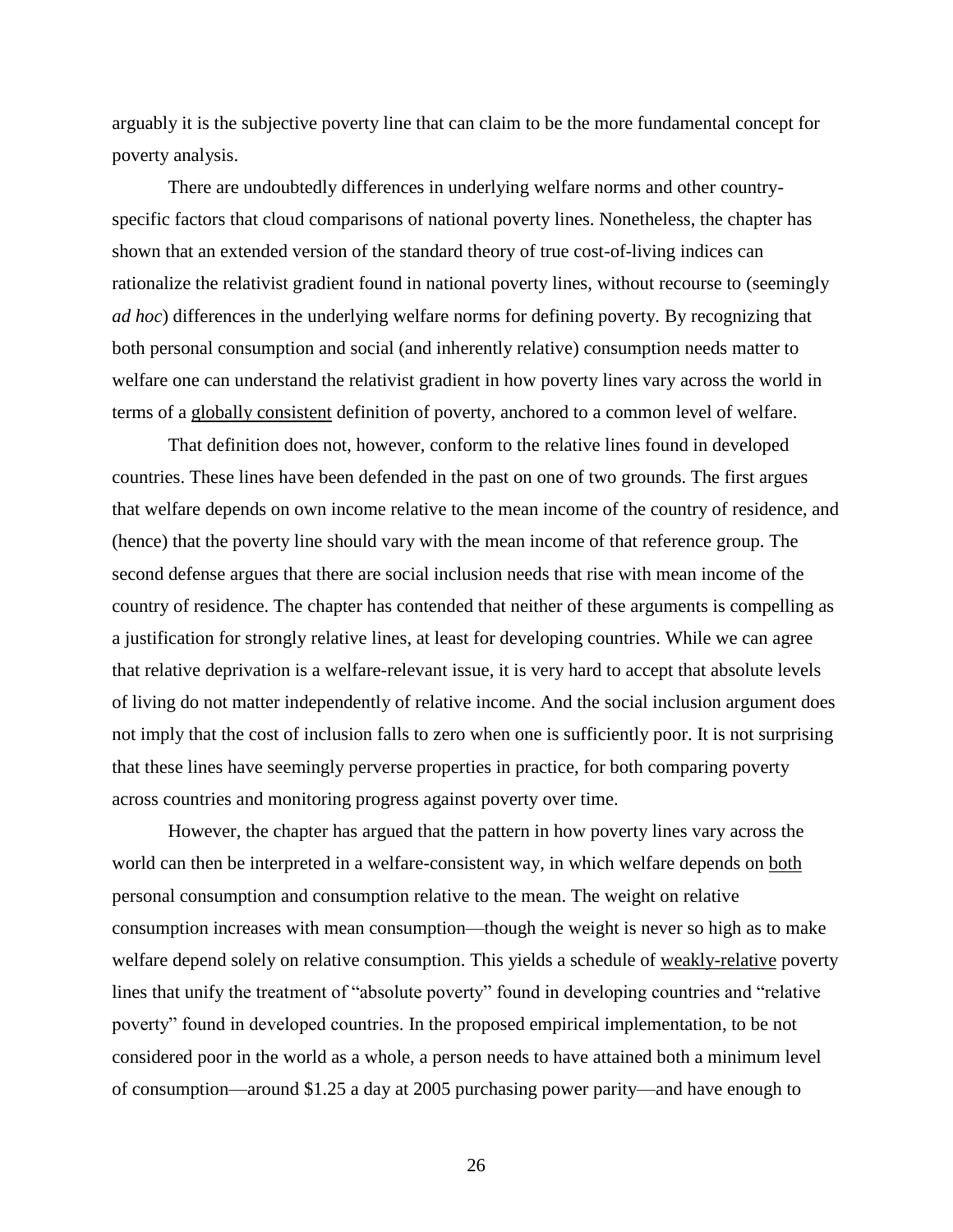cover certain socially-determined needs, which are always positive but rise by \$1 for every extra \$3 of mean consumption. This fits very well with how poverty lines vary across the developing world. About half the population of the developing world in 2005 was poor by this definition and about half of these lived under \$1.25 a day.

Acceptance of the global poverty measures derived from this approach depends on whether one believes that these weakly-relative lines are in fact welfare consistent (albeit for a concept of welfare that embodies social effects). A hard-line "absolutist" might respond that it is really the underlying welfare norms that vary across countries, making their poverty lines an unreliable basis for setting global (weakly) relative poverty lines. That argument cannot be accepted or refuted based solely on the "macro" data on average poverty lines across countries. However, the chapter has also noted that there is a mounting body of micro evidence, including from subjective welfare data, suggesting that relative deprivation does have welfare significance, at least amongst all but the poorest. And the implied relativist gradients from this micro evidence seem to be in rough accord with that implied by comparing poverty lines across the world. Existing data may not prove the case, but they are at least consistent with this global definition of poverty.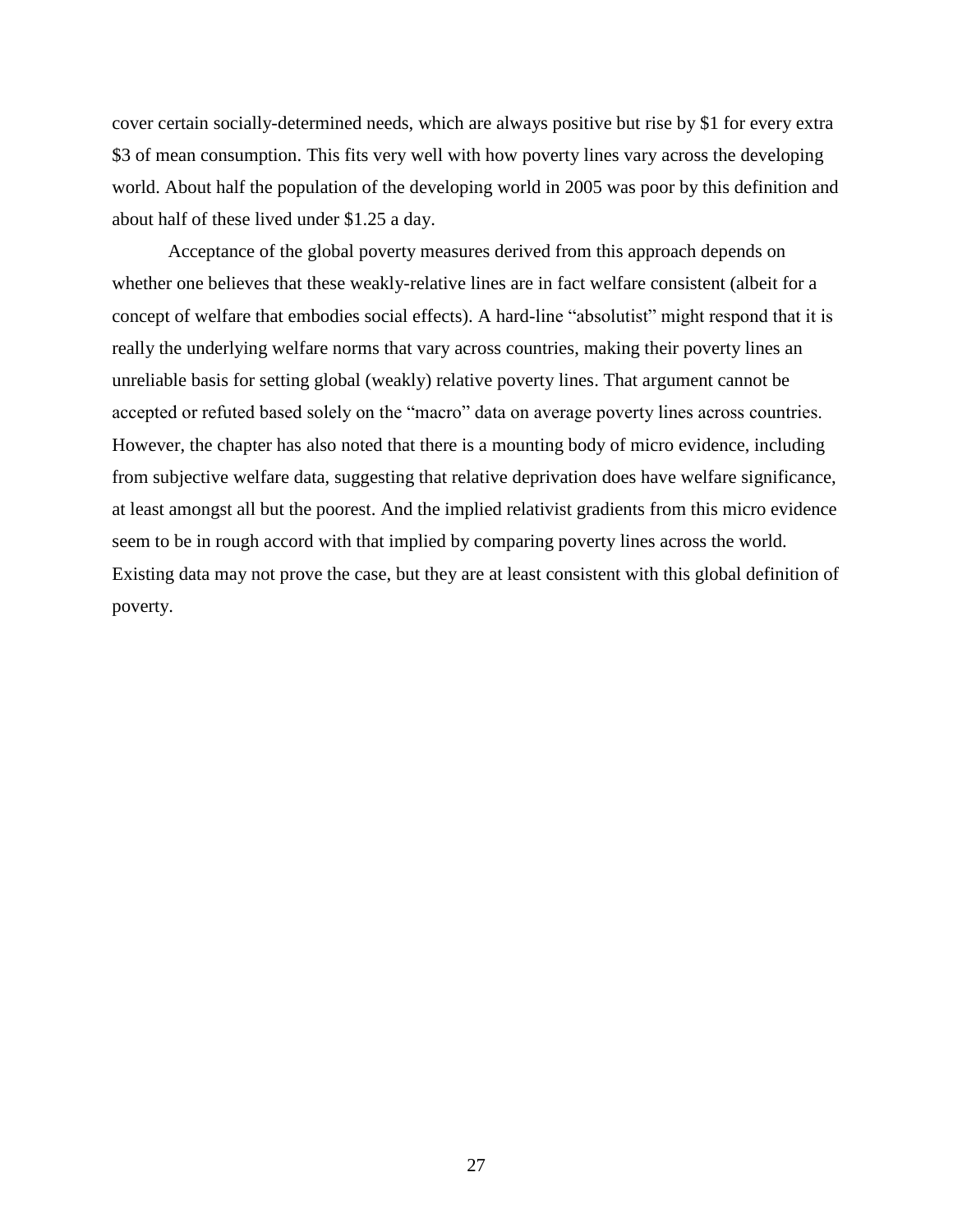#### **References**

- Atkinson, Anthony B., 1975, *The Economics of Inequality*, Oxford: Oxford University Press. \_\_\_\_\_\_\_\_\_\_\_\_\_\_\_\_\_\_, 1987, "On the Measurement of Poverty," *Econometrica* 55: 749-764.
	- \_\_\_\_\_\_\_\_\_\_\_\_\_\_\_\_\_\_, 1998, *Poverty in Europe*, Oxford: Blackwell Press.

Atkinson, Anthony B. and Francois Bourguignon, 2001, "Poverty and Inclusion from a World Perspective." In Joseph Stiglitz and Pierre-Alain Muet (eds) *Governance, Equity and Global Markets*, Oxford: Oxford University Press.

- Banerjee, Abhijit and Esther Duflo, 2007, "The Economic Lives of the Poor," *Journal of Economic Perspectives* 21(2): 141-167.
- Bidani, Benu and Martin Ravallion, 1993, "A New Regional Poverty Profile for Indonesia," *Bulletin of Indonesian Economic Studies* 29: 37-68.
- Blackorby, Charles and Donaldson, David, 1987, "Welfare Ratios and Distributionally Sensitive Cost-Benefit Analysis, " *Journal of Public Economics* 34: 265–90.
- Blank, Rebecca M., 2008, "How to Improve Poverty Measurement in the United States," *Journal of Policy Analysis and Management* 27(2): 233-254.
- Browning, Martin, 1992, "Children and Household Economic Behavior," *Journal of Economic Literature* 30(3): 1434-75.
- Chen, Shaohua and Martin Ravallion, 2010a, "The Developing World is Poorer than we Thought, But no Less Successful in the Fight Against Poverty," *Quarterly Journal of Economics* 125(4): 1577-1625..

and 2010b, "China is Poorer than we Thought, but no Less Successful in the Fight Against Poverty," in Sudhir Anand, Paul Segal, and Joseph Stiglitz (ed), *Debates on the Measurement of Poverty*, Oxford University Press.

Clark, Andrew E., and Andrew J. Oswald, 1994, "Unhappiness and Unemployment," *Economic Journal* 104: 648-59.

and 1996, "Satisfaction and Comparison Income", *Journal of Public Economics* 61: 359-381.

Citro, Constance and Robert Michael, 1995, *Measuring Poverty: A New Approach*. Washington, DC: National Academy Press.

Corazzini, Luca, Lucio Esposito and Francesca Majorano, 2010, "Exploring the Absolutist Vs,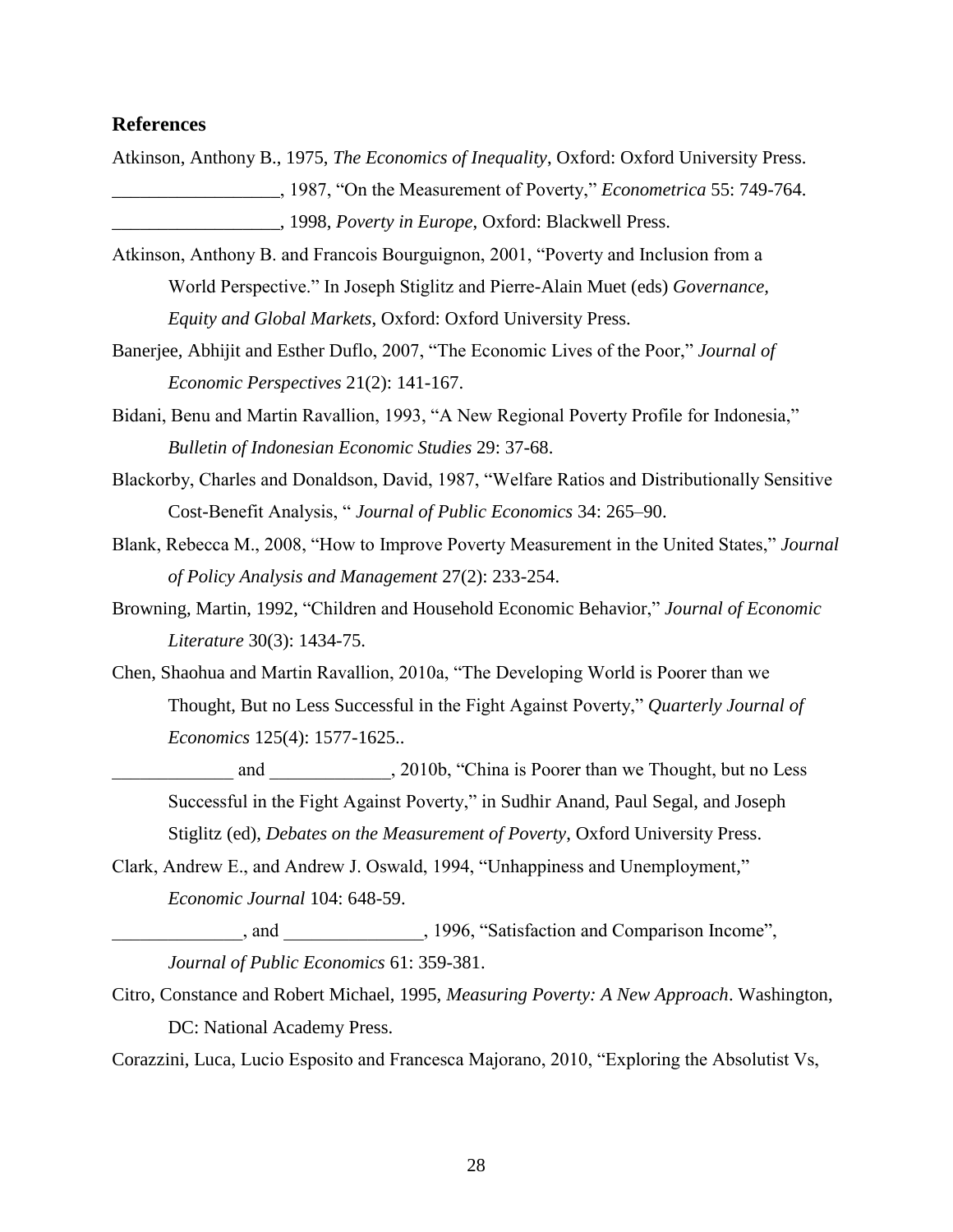Relativist Perception of Poverty Using Cross-Country Questionnaire Survey," *Journal of Economic Psychology*, forthcoming.

Dandekar, V. and N. Rath, 1971. *Poverty in India*. Pune: Indian School of Political Economy.

- Danziger, S., J. van der Gaag, E. Smolensky, E. and M. Taussig, 1984, "The Direct Measurement of Welfare Levels: How Much does it Take to Make Ends Meet," *Review of Economics and Statistics* 66, 500–5.
- Deaton, Angus and Muellbauer, John, 1980, *Economics and Consumer Behavior*. Cambridge: Cambridge University Press.
- Diewert, W. E., 2008, "Index Numbers." In *The New Palgrave Dictionary of Economics.* Second Edition. Eds. Steven N. Durlauf and Lawrence E. Blume. Palgrave Macmillan.
- de Mesnard, Louis, 2007, "Poverty Reduction: The Paradox of the Endogenous Poverty Line," LEG - [Document de travail -](http://ideas.repec.org/s/lat/legeco.html) Economie 2007-05, LEG, Laboratoire d'Economie et de Gestion, CNRS UMR 5118, Université de Bourgogne.
- De Vos, Klaas and Thesia Garner, 1991, "An Evaluation of Subjective Poverty Definitions: Comparing Results from the U.S. and the Netherlands," *Review of Income and Wealth* 37(3): 267-285.
- Duesenberry, J.S., 1949, *Income, Saving and the Theory of Consumer Behavior.* Cambridge, Mass.: Harvard University Press.
- Easterlin, Richard A., 1974, "Does Economic Growth Improve the Human Lot? Some Empirical Evidence," in P.A. David and W.R. Melvin (eds) *Nations and Households in Economic Growth*, Palo Alto: Stanford University Press.
- Easton, Brian, 2002, "Beware the Median," *Social Policy Research Center Newsletter* 82: 6-7.
- Eurostat, 2005, "Income Poverty and Social Exclusion in the EU25," *Statistics in Focus 03/2005*, Office of Official Publications of the European Communities, Luxembourg.
- Fackler, Martin, 2010, "A Shaken Japan Faces Reality: Many People are Poor," *New York Times* April 22: A6.
- Foster, James E., 1998, "Absolute versus Relative Poverty," *American Economic Review, Papers and Proceedings* 88(2): 335-341.
- Foster, James, and Anthony F. Shorrocks, 1988, "Poverty Orderings," *Econometrica* 56: 173- 177.
- Fouarge, Didier and Richard Layte, 2005, "Welfare Regimes and Poverty Dynamics: The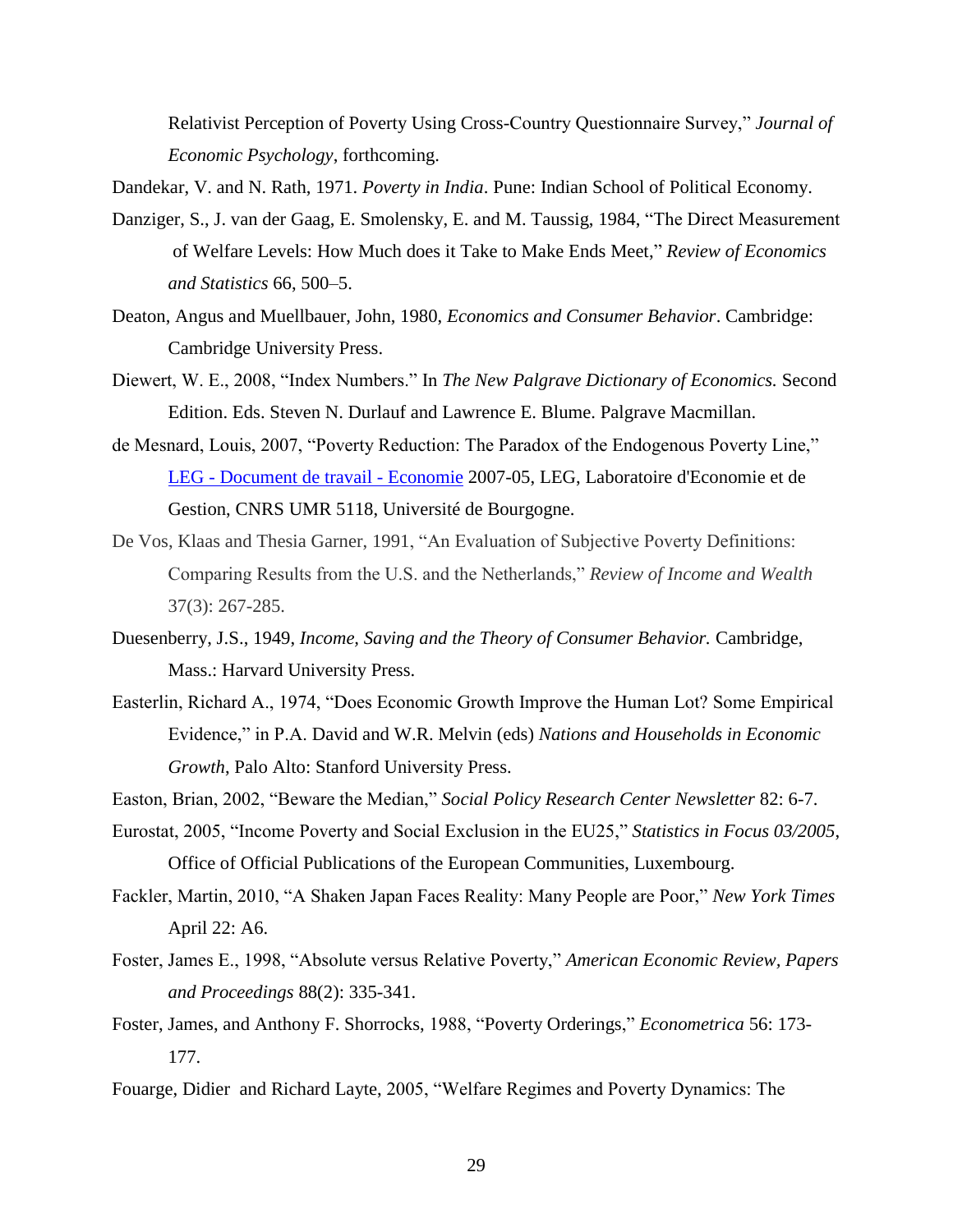Duration and Recurrence of Poverty Spells in Europe," *Journal of Social Policy* 34(3): 407-426.

- Friedman, Jonathan, 1990, "Being in the World: Globalization and Localization," *Theory, Culture and Society* 7(2): 311-328.
- Fuller, C.J., 1992, *The Camphor Flame. Popular Hinduism and Society in India,* Princeton: Princeton University Press.
- Geertz, Clifford, 1976, *The Religion of Java.* Chicago and London: University of Chicago Press.
- Greer, Joel and Erik Thorbecke, 1986, "A Methodology for Measuring Food Poverty Applied to Kenya," *Journal of Development Economics* 24: 59–74.
- Groedhart, T., V. Halberstadt, A. Kapteyn, A. and B. van Praag, 1977, "The Poverty Line: Concept and Measurement," *Journal of Human Resources* 12: 503–20.
- Gustafsson Bjo, Li Shi and Hiroshi Sato, 2004, "Can a Subjective Poverty Line be Applied to China? Assessing Poverty among Urban Residents in 1999," *Journal of International Development* 16: 1089–1107.
- Hagenaars, Aldi, and Bernard van Praag, 1985, "A Synthesis of Poverty Line Definitions," *Review of Income and Wealth* 31(2): 139-54.
- Hansen, Bruce E., 2000, "Sample Splitting and Threshold Estimation," *Econometrica* 68(3): 575-603.
- Hopkins, Ed, 2008, "Inequality, Happiness and Relative Concerns: What Actually is their Relationship?" *Journal of Economic Inequality* 6: 351-372.
- Kapteyn, Arie, 1994, "The Measurement of Household Cost Functions: Revealed Preference versus Subjective Measures," *Journal of Population Economics* 7: 333–50.
- Kapteyn, Arie., Kooreman, P. and Willemse, R., 1988, "Some Methodological Issues in the Implementation of Subjective Poverty Definitions," *Journal of Human Resources* 23: 222–42.
- Khalil, Elias L., 2000, "Symbolic Products: Prestige, Pride and Identity Goods." *Theory and Decision* 49: 53-77.
- Kilpatrick, Robert, 1973, "The Income Elasticity of the Poverty Line." *Review of Economics and Statistics* 55(3): 327-32.
- Konüs, A. A., 1939, "The Problem of the True Index of the Cost of Living," *Econometrica* 7: 10-29.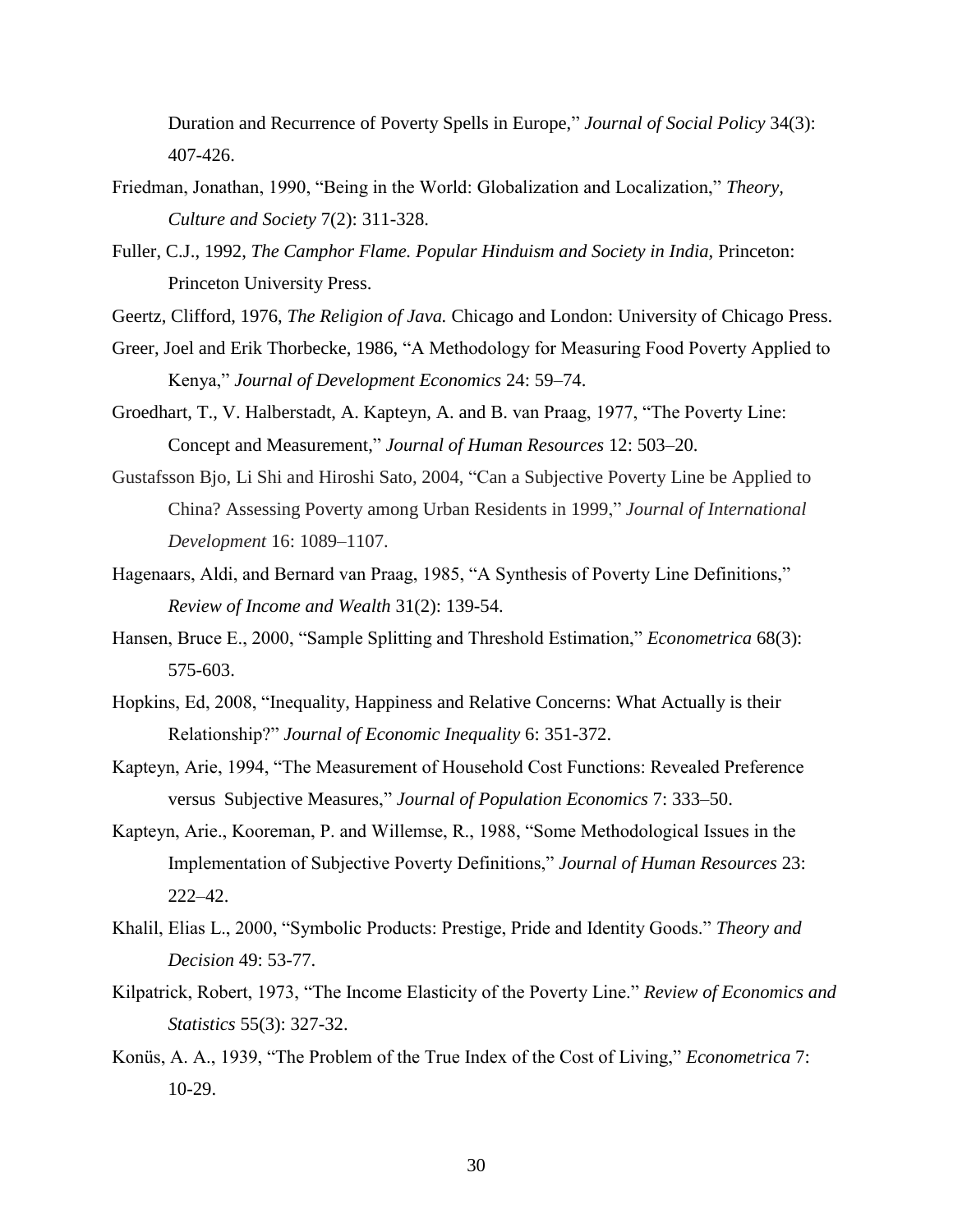- Lanjouw, Peter and Martin Ravallion, 1995, "Poverty and Household Size," *Economic Journal* 105: 1415-1435.
- Lokshin, Michael, Nithin Umapathi and Stefano Paternostro, 2006, "Robustness of Subjective Welfare Analysis in a Poor Developing Country: Madagascar 2001," *Journal of Development Studies* 42(4): 559-591.
- Luttmer, Erzo F.P., 2005, "Neighbors as Negatives: Relative Earnings and Well-Being," *Quarterly Journal of Economics* 120(3): 963-1002.
- Milanovic, Branko, 2008, "Qat Expenditures in Yemen and Djibouti: An Empirical Analysis," *Journal of African Economies* 17 (5): 661–687.
- Myers, Bryant L., 2003, "Will the Poor Always be With Us?" *[John Mark Ministries](http://jmm.aaa.net.au/articles/1720.htm)* Article 1720.
- Nolan, Brian, 2007, *A Comparative Perspective on the Development of Poverty and Exclusion in European Societies*, Bonn: International Policy Analysis.
- Nolan, Brian, Tereas Munzi and Tim Smeeding, 2005, "Two Views of Irish Poverty Trends," Background Paper to *Human Development Report 2005*, New York: UNDP.
- Organization for Economic Co-Operation and Development (OECD), 2008, *Growing Unequal? Income Distribution and Poverty in OECD Countries*, Paris: OECD.
- Orshansky, Molly, 1963, "Children of the Poor," *Social Security Bulletin* 26: 3–29.
- Osberg, Lars and Kuan Xu, 2008, "How Should We Measure Poverty in a Changing World? Methodological Issues and Chinese Case Study" *Review of Development Economics*  12(2): 419-441.
- Osmani, Sidiq, 1982. *Economic Inequality and Group Welfare*. Oxford: Oxford University Press.
- Oswald, Andrew, 1997. "Happiness and Economic Performance," *Economic Journal* 107: 1815-31.
- Paul, Satya., 1989, "A Model of Constructing the Poverty Line," *Journal of Development Economics* 30: 129–44.
- Planning Commission, 2009, *Report of the Expert Group to Review the Methodology for Estimation of Poverty.* New Delhi: Planning Commission, Government of India.
- Pollak, Robert, 1991, "Welfare Comparisons and Situation Comparisons," *Journal of Econometrics* 50: 31–48.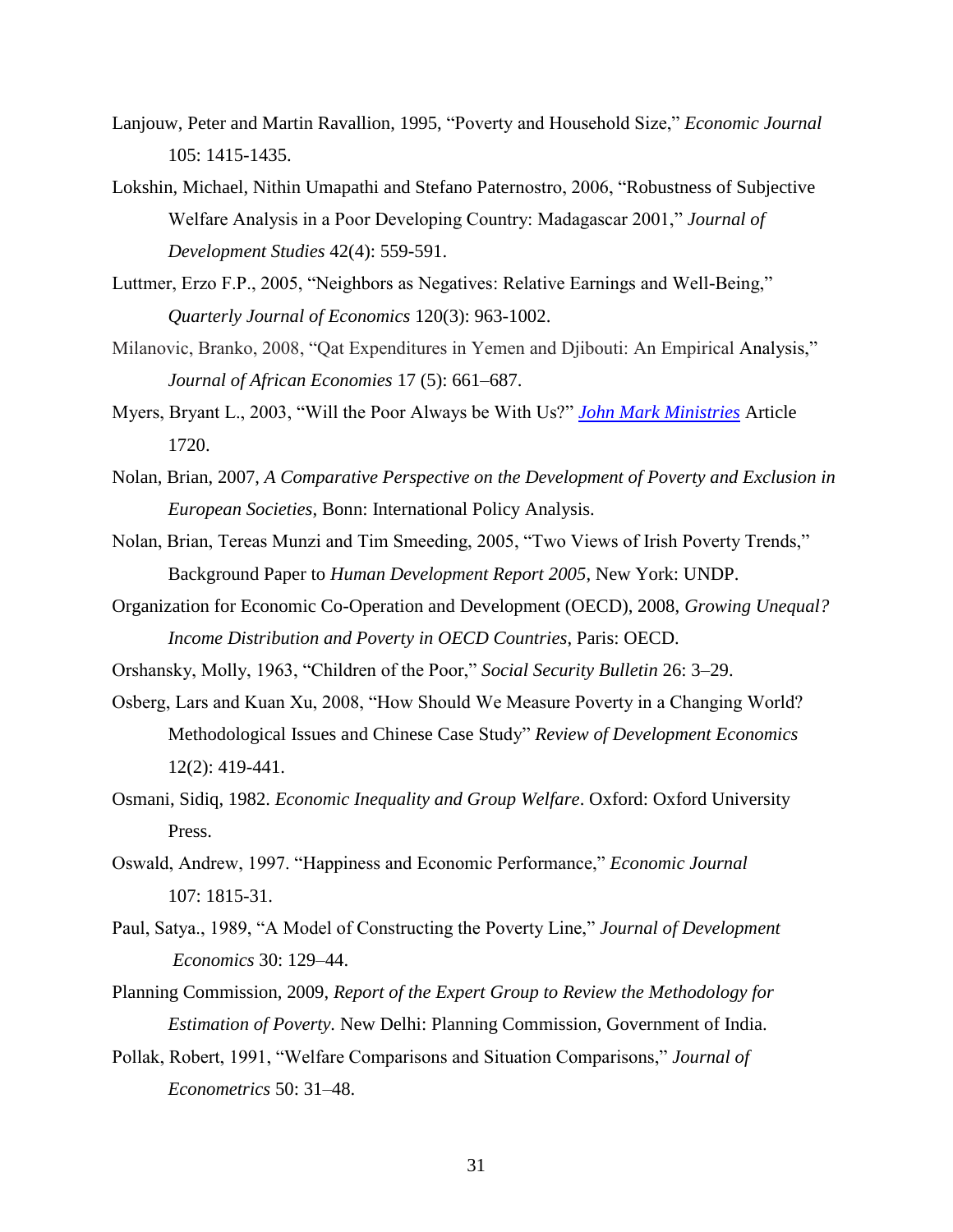- Pollak, Robert and Wales, Terence, 1979, "Welfare Comparison and Equivalence Scale," *American Economic Review* 69: 216–21.
- Pradhan, Menno and Martin Ravallion, 2000, "Measuring Poverty using Qualitative Perceptions of Consumption Adequacy." *Review of Economics and Statistics* 82: 462–71.
- Rao, Vijayendra, 2001, "Poverty and Public Celebrations in Rural India," *Annals of the American Academy of Political and Social Science* 573: 85-104.
- Ravallion, Martin, 1994, *Poverty Comparisons.* Harwood Academic Press, Chur: Switzerland. \_\_\_\_\_\_\_\_\_\_\_\_\_\_, 1998, *Poverty Lines in Theory and Practice.* Living Standards Measurement Study Paper 133. Washington DC: World Bank.

\_\_\_\_\_\_\_\_\_\_\_\_\_\_, 2008b, "Poverty Lines," in *The New Palgrave Dictionary of Economics*, 2nd Edition, Larry Blume and Steven Durlauf (eds) London: Palgrave Macmillan.

- \_\_\_\_\_\_\_\_\_\_\_\_\_\_, 2008b, "On the Welfarist Rationale for Relative Poverty Lines," in Kaushik Basu and Ravi Kanbur (eds) *Social Welfare, Moral Philosophy and Development: Essays in Honour of Amartya Sen's Seventy Fifth Birthday*, Oxford: Oxford University Press.
- Ravallion, Martin and Benu Bidani, 1994, "How Robust is a Poverty Profile?" *World Bank Economic Review* 8: 75–102.
- Ravallion, Martin, and Shaohua Chen, 2007, "China's (Uneven) Progress Against Poverty." *Journal of Development Economics* 82: 1-42.
- Ravallion, Martin and Shaohua Chen, 2011, "Weakly Relative Poverty," *Review of Economics and Statistics*, forthcoming.
- Ravallion, Martin, Shaohua Chen and Prem Sangraula, 2009, "Dollar a day Revisited," *World Bank Economic Review* 23(2): 163-184.
- Ravallion, Martin and Michael Lokshin, 2001, "Identifying Welfare Effects from Subjective Questions," *Economica*, 68: 335-357.

and and 2002, "Self-assessed Economic Welfare in Russia." *European Economic Review* 46: 1453-1473.

\_\_\_\_\_\_\_\_\_\_\_\_\_\_ and \_\_\_\_\_\_\_\_\_\_\_\_\_\_, 2006, "Testing Poverty Lines", *Review of Income and Wealth* 52(3): 399-421.

and \_\_\_\_\_\_\_\_\_\_\_\_\_\_\_\_\_\_\_\_\_\_, 2010, "Who Cares about Relative Deprivation?" *Journal of Economic Behavior and Organization*, 73(2): 171-185.

Ravallion, Martin and Binayak Sen, 1996, "When Method Matters: Monitoring Poverty in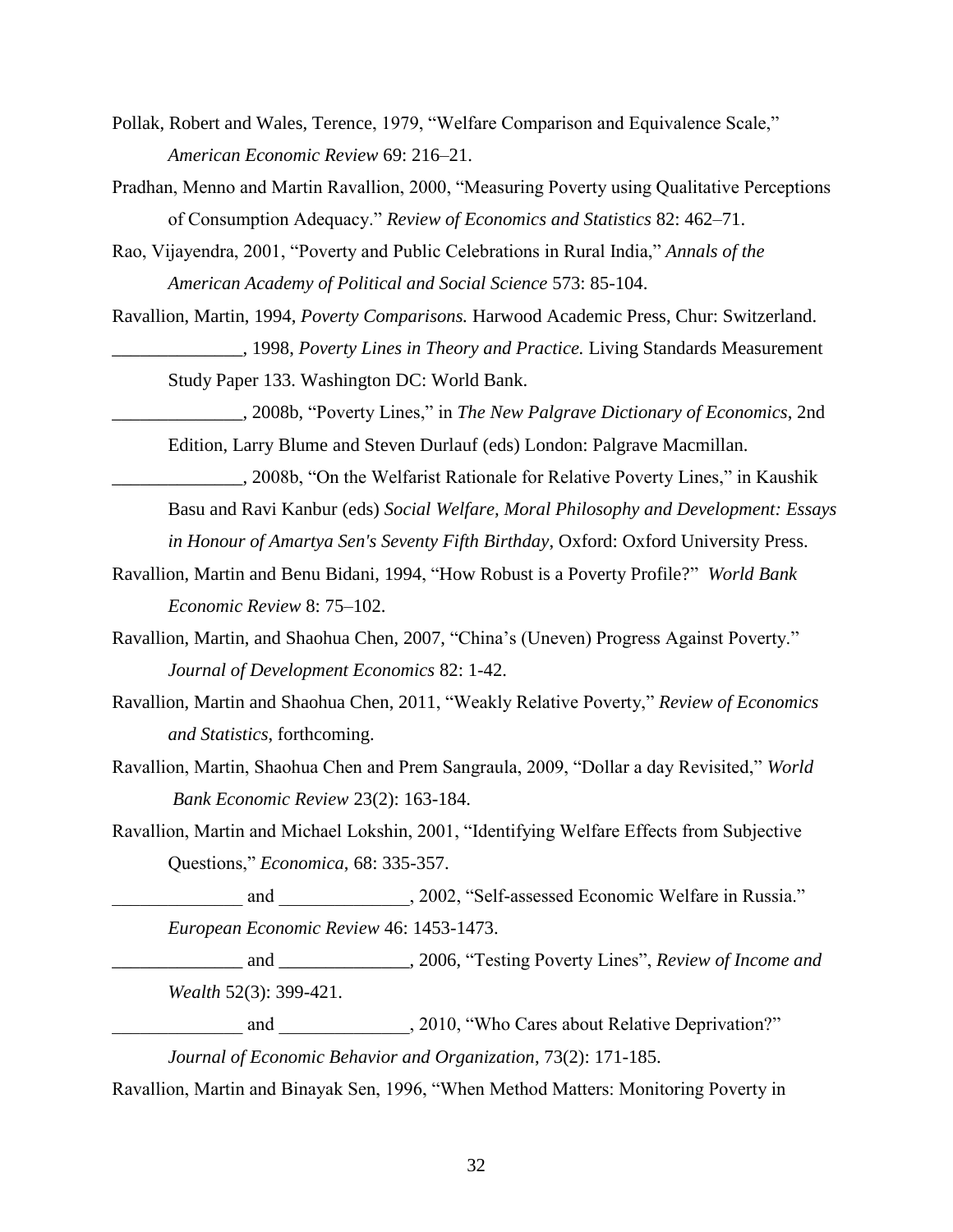Bangladesh," *Economic Development and Cultural Change* 44: 761-792.

- Rowntree, B. 1901. *Poverty: A Study of Town Life*. London: Macmillan.
- Runciman, W.G., 1966. *Relative Deprivation and Social Justice*. London: Routledge and Kegan Paul.
- Saunders, Peter and Tim Smeeding, 2002, "Beware the Mean!" *Social Policy Research Center Newsletter* 81: 1, 4-5.
- Scitovsky, Tibor, 1978, *The Joyless Economy*. Oxford: Oxford University Press.
- Sen, Amartya, 1983, "Poor, Relatively Speaking," *Oxford Economic Papers* 35(2):153-69. \_\_\_\_\_\_\_\_\_\_\_, 1985, *Commodities and Capabilities*. Amsterdam: North-Holland.
	- \_\_\_\_\_\_\_\_\_\_\_, 1992, *Inequality Rexamined*, Oxford: Oxford University Press.
- Slesnick, Daniel T., 1993, "Gaining Ground: Poverty in the Postwar United States," *Journal of Political Economy* 101(1): 1-38.
- Smeeding, Timothy M., Lee Rainwater, Martin Rein, Richard Hauser and Gaston Schaber, 1990, "Income Poverty in Seven Countries: Initial Estimates from the LIS Database," in T.M. Smeeding, M. O'Higgins and L. Rainwater (eds) *Poverty, Inequality and Income Distribution in Comparative Perspective*, Washington DC: Urban Institute Press.
- Solnick, Sara and David Hemenway, 1998, "Is More Always Better? A Survey on Positional Concerns," *Journal of Economic Behavior and Organization* 37: 373-83.
- Taddesse, Mekonnen and Abebe Shimeles, 2005, "Perceptions of Welfare and Poverty: Analysis of the Qualitative Responses of Urban Households," in Arne Bigsten, Abebe Shimeles and Bereket Kebede (eds), *Poverty, Income Distribution and Labour Markets in Ethiopia*, Uppsala, Sweden: Nordic Africa Institute.
- Theodossiou, I., 1998, "The Effects of Low-Pay and Unemployment on Psychological Well-Being: A Logistic Regression Approach, *Journal of Health Economics* 17: 85-104.
- Townsend, Peter, 1979, *Poverty in the United Kingdom.* Harmondsworth, Middlesex: Penguin Books.
- Tummers, Martijn, 1994, "The Effect of Systematic Misperception of Income on the Subjective Poverty Line," in Richard Blundell, Ian Preston and Ian Walker (eds) *The Measurement of Household Welfare*, Cambridge, England: Cambridge University Press.
- United Nations Development Program (UNDP), 2005, *Human Development Report*, New York: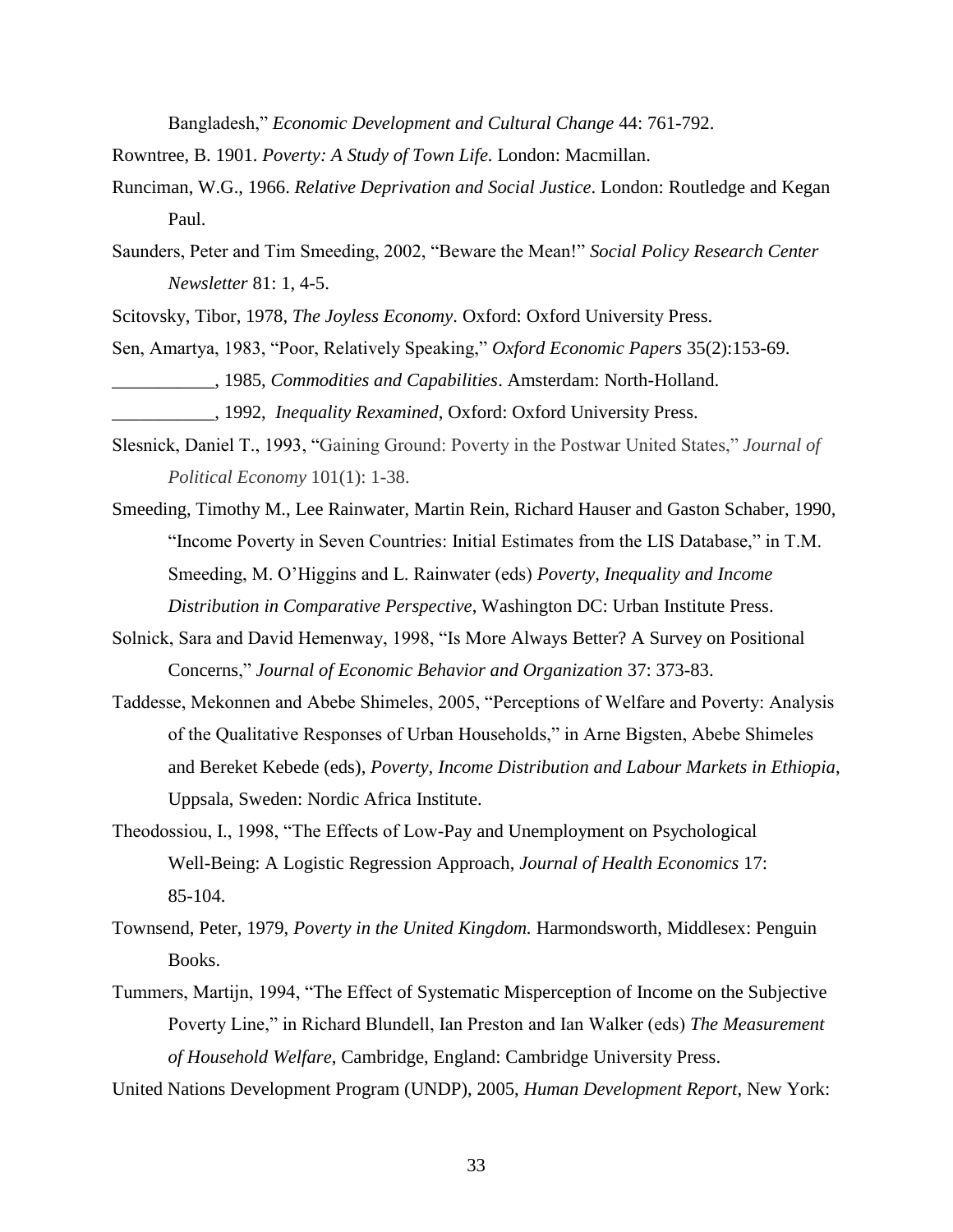UNDP.

- van Kempen, Luuk, 2004, "Are the Poor Willing to Pay a Premium for Designer Labels? A Field Experiment in Bolivia," *Oxford Development Studies* 32(2): 205-224.
- Van Praag, Bernard, 1968, *Individual Welfare Functions and Consumer Behavior*. Amsterdam: North-Holland.
	- \_\_\_\_\_\_\_\_\_\_\_\_\_\_\_\_, 1994, "Ordinal and Cardinal Utility: An Integration of the Two Dimensions of the Welfare Concept," in Richard Blundell, Ian Preston and Ian Walker (eds) *The*

*Measurement of Household Welfare*, Cambridge, England: Cambridge University Press.

- van de Stadt, Huib, Arie Kapteyn, and Sara van de Geer, 1985, "The Relativity of Utility: Evidence from Panel Data," *Review of Economics and Statistics* 67: 179-187.
- Walker, Iain and Heather Smith, 2001, *Relative Deprivation: Specification, Development, and Integration*, Cambridge: Cambridge University Press.
- Winkelmann, Liliana and Rainer Winkelmann, 1998, "Why Are the Unemployed So Unhappy? Evidence from Panel Data," *Economica* 65: 1-15.
- Wodon, Quentin, 1997, "Food Energy Intake and Cost of Basic Needs: Measuring Poverty in Bangladesh," *Journal of Development Studies* 34: 66–101.
- World Health Organization, 1985, *Energy and Protein Requirements*. Technical Report Series 724. Geneva: World Health Organization.
- World Bank, 1997, *India: Achievements and Challenges in Reducing Poverty*, Report No. 16483-IN, World Bank, Washington DC.
- \_\_\_\_\_\_\_\_\_\_, 2008, *2005 International Comparison Program: Tables of Final Results*, Washington DC: World Bank.
- Zheng, Buhong, 1997, "Aggregate Poverty Measures," *Journal of Economic Surveys* 11(2): 123-140.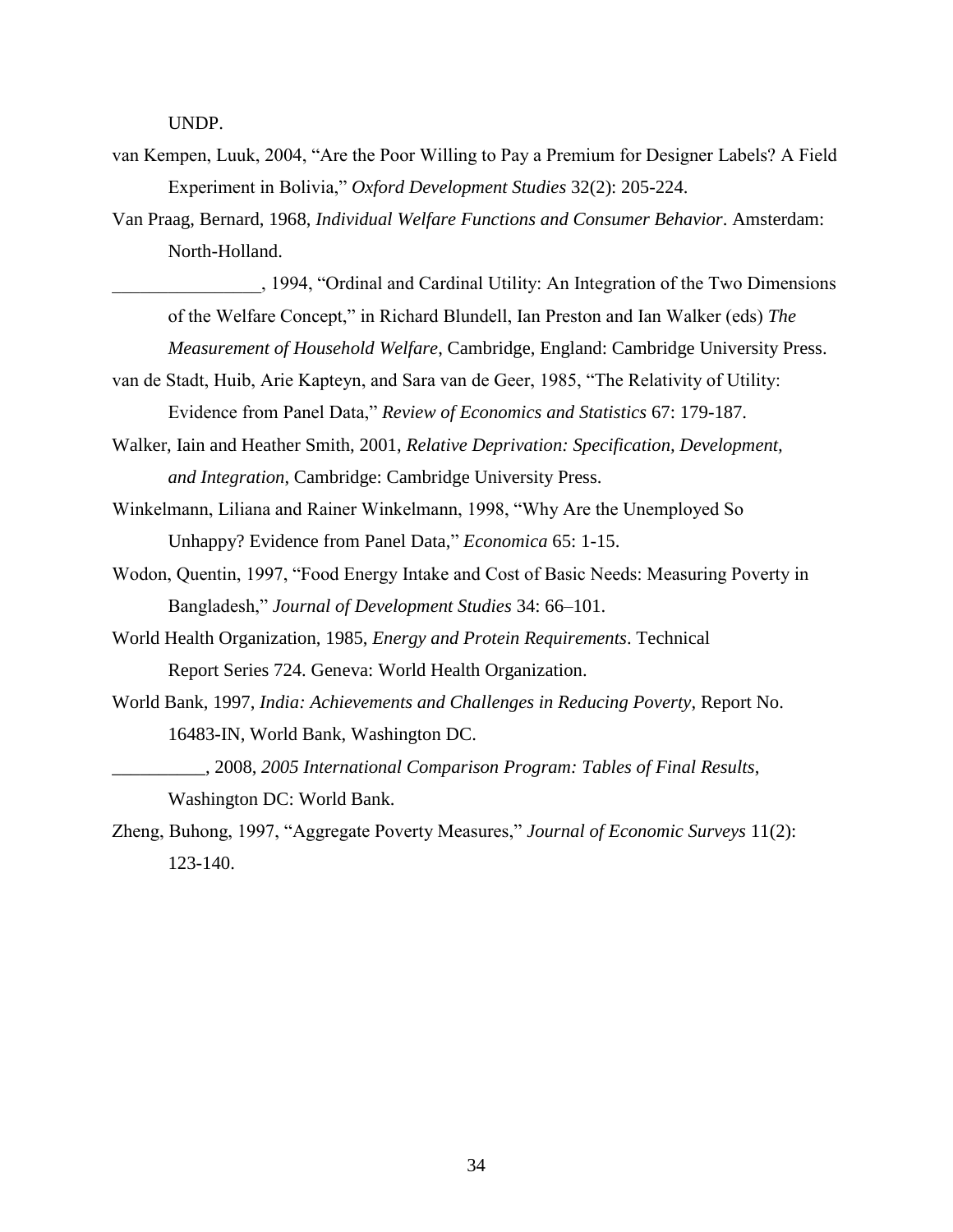**Figure 1: Density of poverty lines and mean consumption across the world**



Source: Ravallion et al. (2009) (for developing countries) augmented for this chapter by the author to included OECD countries (Eurostat lines plus official lines for Australia, Canada, Finland, USA).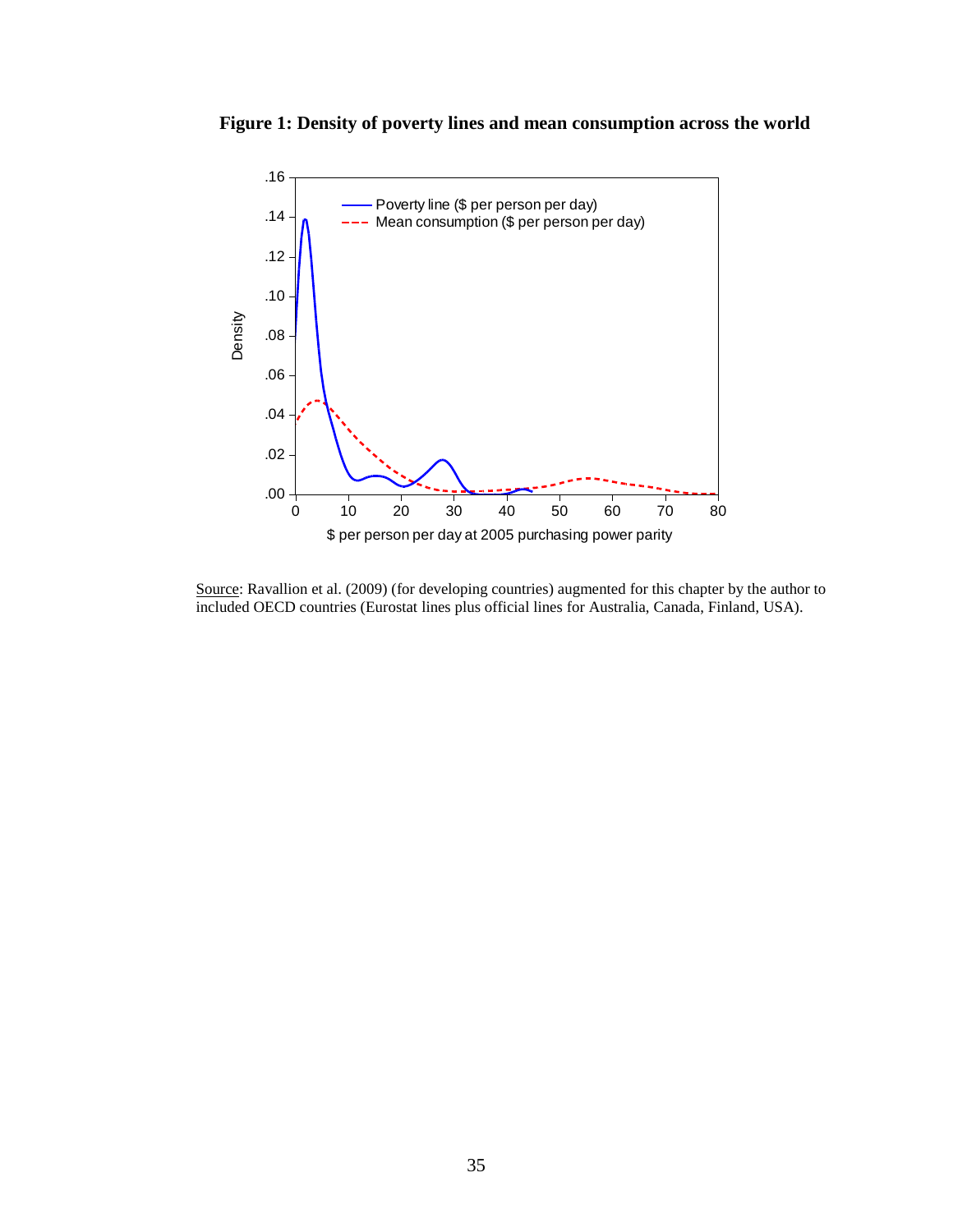

 **Figure 2: Poverty lines across countries of the world** (a) All countries (n=95)

Note: The fitted lines are locally-weighted smoothed scatter plots (bandwidth=0.5)